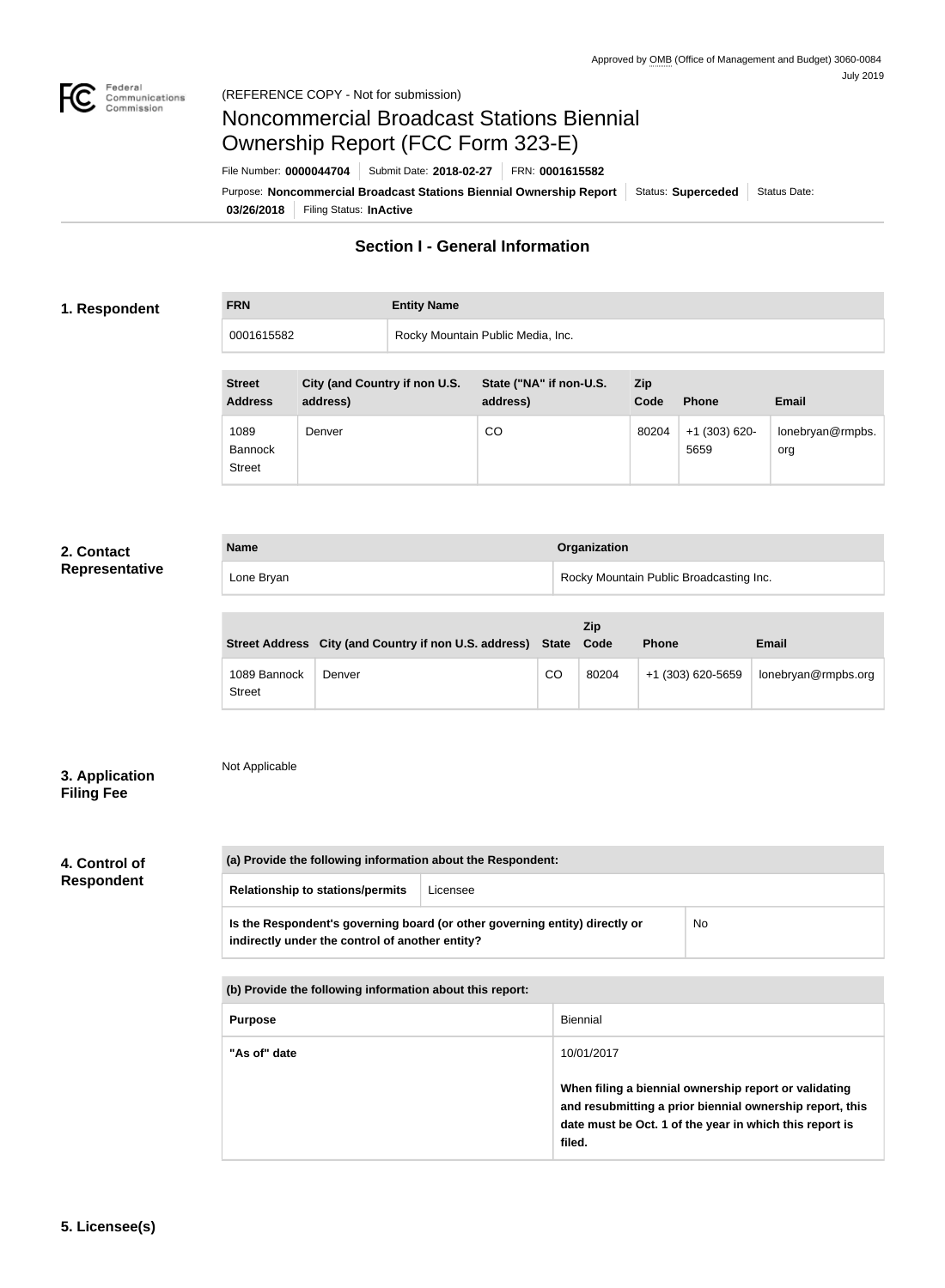#### **and Station(s)**

**Respondent is filing this report to cover the following Licensee(s) and station(s):**

| Licensee/Permittee Name           | <b>FRN</b> |
|-----------------------------------|------------|
| Rocky Mountain Public Media, Inc. | 0001615582 |

| Fac. ID No. | <b>Call Sign</b> | <b>City</b>              | <b>State</b> | <b>Service</b> |
|-------------|------------------|--------------------------|--------------|----------------|
| 14040       | <b>KRMA-TV</b>   | <b>DENVER</b>            | CO           | <b>DTV</b>     |
| 14042       | <b>KRMJ</b>      | <b>GRAND JUNCTION</b>    | CO           | <b>DTV</b>     |
| 16687       | <b>KUVO</b>      | <b>DENVER</b>            | CO           | FM             |
| 20373       | <b>KRMZ</b>      | <b>STEAMBOAT SPRINGS</b> | CO           | <b>DTV</b>     |
| 69170       | <b>KTSC</b>      | <b>PUEBLO</b>            | CO           | <b>DTV</b>     |
| 84224       | <b>KRMU</b>      | <b>DURANGO</b>           | CO           | <b>DTV</b>     |
| 89878       | KVJZ             | <b>VAIL</b>              | CO           | FM             |

# **Section II – Biennial Ownership Information**

### **1. 47 C.F.R. Section 73.3613 Documents**

Licensee Respondents that hold authorizations for one or more full power television, AM, and/or FM stations should list all contracts and other instruments set forth in 47 C.F.R. Section 73.3613(a) through (c) for the facility or facilities listed on this report. If the agreement is a network affiliation agreement, check the appropriate box. Otherwise, select "Other." Non-Licensee Respondents should select "Not Applicable" in response to this question.

#### **Document Information**

| Description of contract or instrument           | PBS NATIONAL PROGRAM SERVICE AGREEMENT |
|-------------------------------------------------|----------------------------------------|
| Parties to contract or instrument               | <b>PBS</b>                             |
| Date of execution                               | 05/1995                                |
| Date of expiration                              | No expiration date                     |
| <b>Agreement type</b><br>(check all that apply) | Network Affiliation Agreement          |

#### **Document Information**

| Description of contract or instrument           | <b>BYLAWS, AMENDED &amp; RESTATED</b>            |
|-------------------------------------------------|--------------------------------------------------|
| Parties to contract or instrument               | N/A                                              |
| Date of execution                               | 09/2013                                          |
| Date of expiration                              | No expiration date                               |
| <b>Agreement type</b><br>(check all that apply) | Other<br><b>Agreement Type: Governing bylaws</b> |

#### **Document Information**

| Description of contract or instrument    | ARTICLES OF INCORPORATION, AMENDED AND<br>RESTATED |
|------------------------------------------|----------------------------------------------------|
| <b>Parties to contract or instrument</b> | N/A                                                |
| Date of execution                        | 08/2013                                            |
| Date of expiration                       | No expiration date                                 |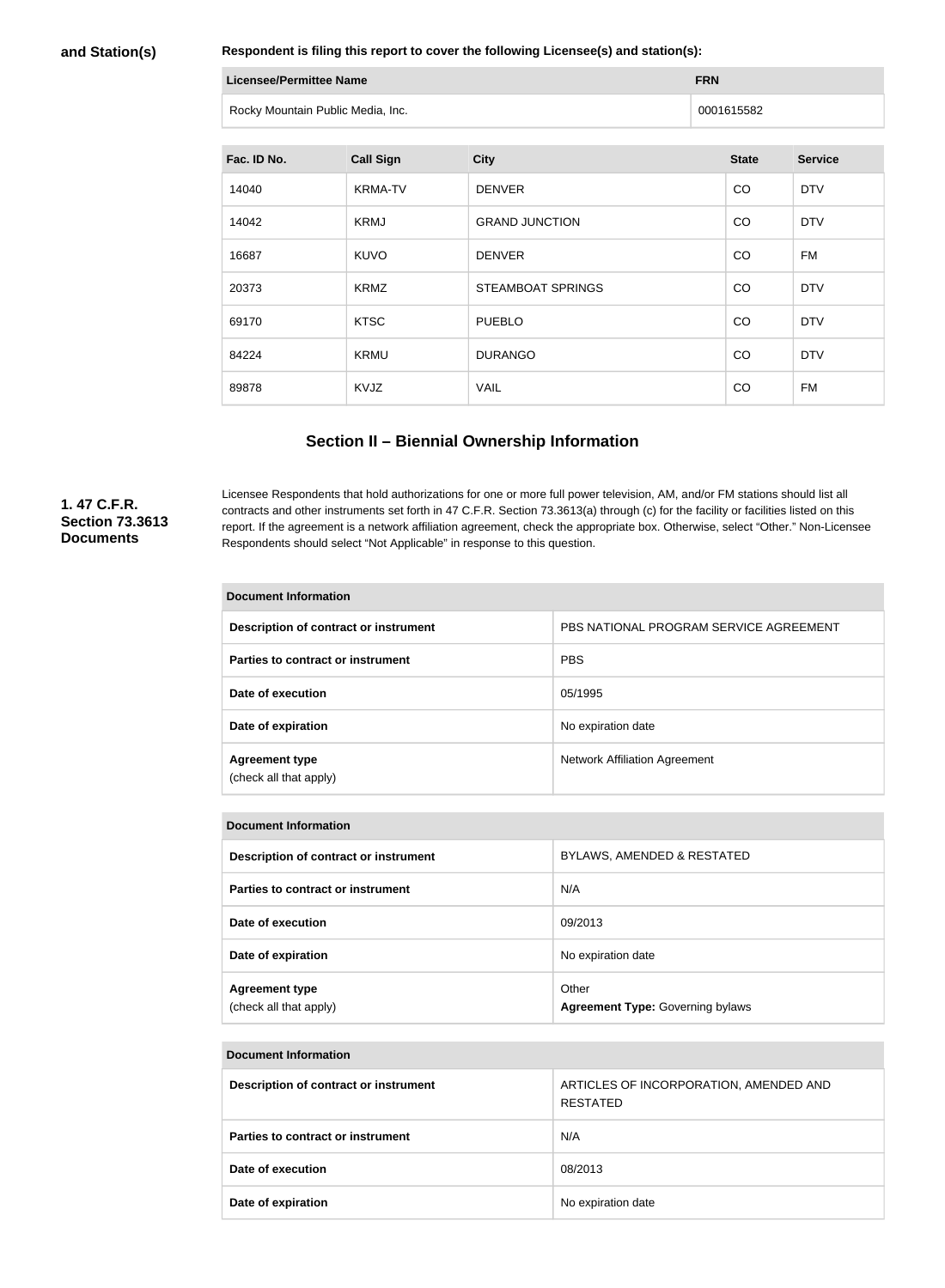#### **2. Ownership Interests**

**(a)** Ownership Interests. This Question requires Respondents to enter detailed information about ownership interests by generating a series of subforms. Answer each question on each subform. The first subform listing should be for the Respondent itself. If the Respondent is not a natural person, also list each of the officers, members of the governing board (or other governing entity), stockholders, and any other persons or entities with a direct attributable interest in the Respondent pursuant to the standards set forth in 47 C.F.R. Section 73.3555. (A "direct" interest is one that is not held through any intervening companies or entities.) List each interest holder with a direct attributable interest in the Respondent separately.

Leave the percentage of total assets (Equity Debt Plus) field blank for an interest holder unless that interest holder has an attributable interest in the Respondent solely on the basis of the Commission's Equity Debt Plus attribution standard, 47 C.F.R. Section 73.3555, Note 2(i).

In the case of vertical or indirect ownership structures, list only those interests in the Respondent that also represent an attributable interest in the Licensee(s) for which the report is being submitted.

Entities that are part of an organizational structure that includes holding companies or other forms of indirect ownership must file separate ownership reports. In such a structure do not report, or file a separate report for, any interest holder that does not have an attributable interest in the Licensee(s) for which the report is being submitted.

Please see the Instructions for further detail concerning interests that must be reported in response to this question.

The Respondent must provide an FCC Registration Number for each interest holder reported in response to this question. Please see the Instructions for detailed information and guidance concerning this requirement.

| <b>FRN</b>                                                                                                                       | 0001615582                                              |                      |  |
|----------------------------------------------------------------------------------------------------------------------------------|---------------------------------------------------------|----------------------|--|
| <b>Entity Name</b>                                                                                                               | Rocky Mountain Public Media, Inc.                       |                      |  |
| <b>Address</b>                                                                                                                   | PO Box                                                  |                      |  |
|                                                                                                                                  | <b>Street 1</b>                                         | 1089 Bannock Street  |  |
|                                                                                                                                  | <b>Street 2</b>                                         |                      |  |
|                                                                                                                                  | <b>City</b>                                             | Denver               |  |
|                                                                                                                                  | State ("NA" if non-U.S.<br>address)                     | CO                   |  |
|                                                                                                                                  | <b>Zip/Postal Code</b>                                  | 80204                |  |
|                                                                                                                                  | Country (if non-U.S.<br>address)                        | <b>United States</b> |  |
| <b>Listing Type</b>                                                                                                              | Respondent                                              |                      |  |
| <b>Positional Interests</b><br>(check all that apply)                                                                            | Respondent                                              |                      |  |
| <b>Tribal Nation or Tribal</b><br><b>Entity</b>                                                                                  | Interest holder is not a Tribal nation or Tribal entity |                      |  |
| <b>Interest Percentages</b>                                                                                                      | Voting                                                  | 0.0%                 |  |
| (enter percentage values<br>from 0.0 to 100.0)                                                                                   | <b>Equity</b>                                           | 0.0%                 |  |
|                                                                                                                                  | <b>Total assets (Equity Debt</b><br>Plus)               | 0.0%                 |  |
| Does interest holder have an attributable interest in one or more broadcast stations<br>No<br>that do not appear on this report? |                                                         |                      |  |

#### **Ownership Information**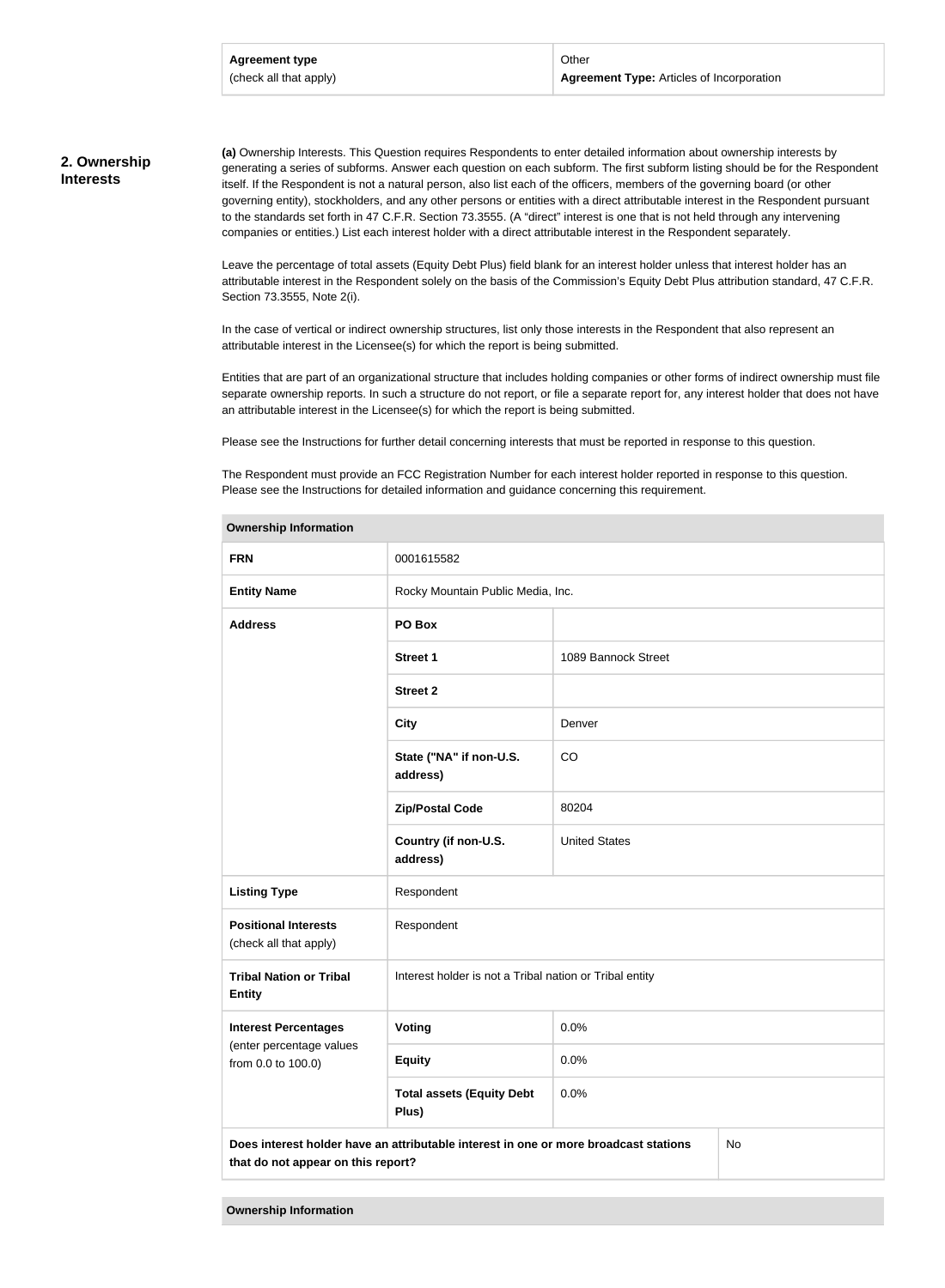| <b>FRN</b>                                                                                                                       | 9990130432                                                     |                                  |  |
|----------------------------------------------------------------------------------------------------------------------------------|----------------------------------------------------------------|----------------------------------|--|
| <b>Name</b>                                                                                                                      | <b>Hubert Farbes</b>                                           |                                  |  |
| <b>Address</b>                                                                                                                   | PO Box                                                         |                                  |  |
|                                                                                                                                  | <b>Street 1</b>                                                | 150 S. Madison Street            |  |
|                                                                                                                                  | <b>Street 2</b>                                                | <b>Unit 302</b>                  |  |
|                                                                                                                                  | <b>City</b>                                                    | Denver                           |  |
|                                                                                                                                  | State ("NA" if non-U.S.<br>address)                            | CO                               |  |
|                                                                                                                                  | <b>Zip/Postal Code</b>                                         | 80209                            |  |
|                                                                                                                                  | Country (if non-U.S.<br>address)                               | <b>United States</b>             |  |
| <b>Listing Type</b>                                                                                                              | Other Interest Holder                                          |                                  |  |
| <b>Positional Interests</b><br>(check all that apply)                                                                            | Officer, Member of Governing Board (or other governing entity) |                                  |  |
| <b>Principal Profession or</b><br><b>Occupation</b>                                                                              | Attorney                                                       |                                  |  |
| <b>By Whom Appointed or</b><br><b>Elected</b>                                                                                    | <b>Board of Directors</b>                                      |                                  |  |
| Citizenship, Gender,                                                                                                             | <b>Citizenship</b>                                             | US                               |  |
| <b>Ethnicity, and Race</b><br><b>Information (Natural</b>                                                                        | Gender                                                         | Male                             |  |
| <b>Persons Only)</b>                                                                                                             | <b>Ethnicity</b>                                               | Not Hispanic or Latino           |  |
|                                                                                                                                  | Race                                                           | <b>Black or African American</b> |  |
| <b>Interest Percentages</b><br>(enter percentage values                                                                          | <b>Voting</b>                                                  | 4.8%                             |  |
| from 0.0 to 100.0)                                                                                                               | <b>Equity</b>                                                  | 0.0%                             |  |
|                                                                                                                                  | <b>Total assets (Equity Debt</b><br>Plus)                      |                                  |  |
| Does interest holder have an attributable interest in one or more broadcast stations<br>No<br>that do not appear on this report? |                                                                |                                  |  |

| <b>FRN</b>     | 9990130436                          |                      |
|----------------|-------------------------------------|----------------------|
| <b>Name</b>    | Colleen Abdoulah                    |                      |
| <b>Address</b> | PO Box                              |                      |
|                | Street 1                            | 350 S. Vine Street   |
|                | <b>Street 2</b>                     |                      |
|                | <b>City</b>                         | Denver               |
|                | State ("NA" if non-U.S.<br>address) | CO                   |
|                | <b>Zip/Postal Code</b>              | 80209                |
|                | Country (if non-U.S.<br>address)    | <b>United States</b> |
|                |                                     |                      |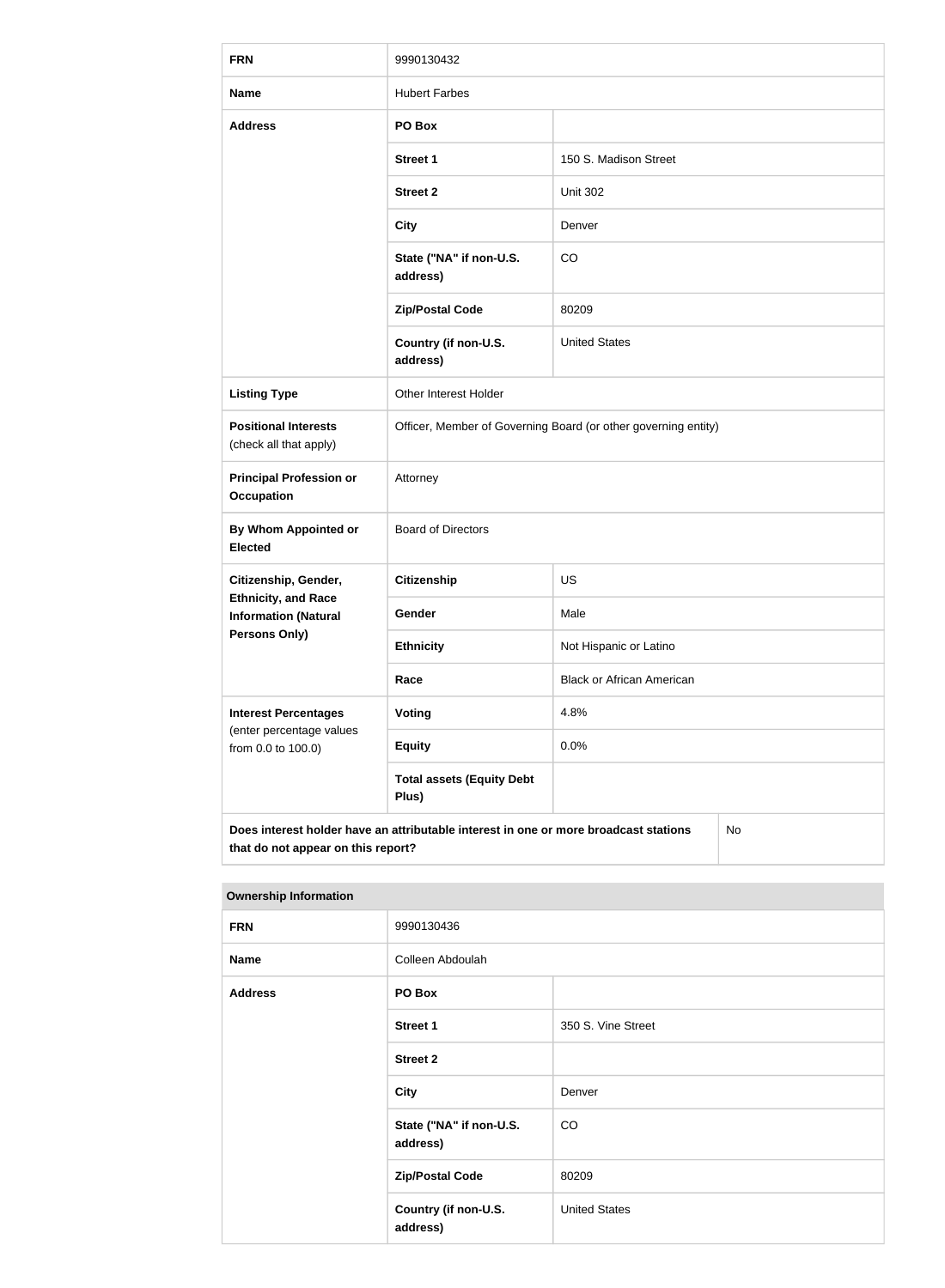| <b>Listing Type</b>                                                                               | <b>Other Interest Holder</b>                          |                        |  |
|---------------------------------------------------------------------------------------------------|-------------------------------------------------------|------------------------|--|
| <b>Positional Interests</b><br>(check all that apply)                                             | Member of Governing Board (or other governing entity) |                        |  |
| <b>Principal Profession or</b><br><b>Occupation</b>                                               | Retired                                               |                        |  |
| By Whom Appointed or<br><b>Elected</b>                                                            | <b>Board of Directors</b>                             |                        |  |
| Citizenship, Gender,                                                                              | <b>Citizenship</b>                                    | <b>US</b>              |  |
| <b>Ethnicity, and Race</b><br><b>Information (Natural</b>                                         | Gender                                                | Female                 |  |
| Persons Only)                                                                                     | <b>Ethnicity</b>                                      | Not Hispanic or Latino |  |
|                                                                                                   | Race                                                  | White                  |  |
| <b>Interest Percentages</b>                                                                       | Voting                                                | 4.8%                   |  |
| (enter percentage values<br>from 0.0 to 100.0)                                                    | <b>Equity</b>                                         | 0.0%                   |  |
|                                                                                                   | <b>Total assets (Equity Debt</b><br>Plus)             |                        |  |
| Does interest holder have an attributable interest in one or more broadcast stations<br><b>No</b> |                                                       |                        |  |

| <b>Ownership Information</b>                              |                                                       |                        |
|-----------------------------------------------------------|-------------------------------------------------------|------------------------|
| <b>FRN</b>                                                | 9990130440                                            |                        |
| <b>Name</b>                                               | Donald Thomas Dunton                                  |                        |
| <b>Address</b>                                            | PO Box                                                |                        |
|                                                           | <b>Street 1</b>                                       | 75 Bluebonnet Trail    |
|                                                           | <b>Street 2</b>                                       |                        |
|                                                           | <b>City</b>                                           | ASpen                  |
|                                                           | State ("NA" if non-U.S.<br>address)                   | CO                     |
|                                                           | <b>Zip/Postal Code</b>                                | 81611                  |
|                                                           | Country (if non-U.S.<br>address)                      | <b>United States</b>   |
| <b>Listing Type</b>                                       | Other Interest Holder                                 |                        |
| <b>Positional Interests</b><br>(check all that apply)     | Member of Governing Board (or other governing entity) |                        |
| <b>Principal Profession or</b><br><b>Occupation</b>       | International Banking                                 |                        |
| <b>By Whom Appointed or</b><br><b>Elected</b>             | <b>Board of Directors</b>                             |                        |
| Citizenship, Gender,                                      | <b>Citizenship</b>                                    | <b>US</b>              |
| <b>Ethnicity, and Race</b><br><b>Information (Natural</b> | Gender                                                | Male                   |
| <b>Persons Only)</b>                                      | <b>Ethnicity</b>                                      | Not Hispanic or Latino |
|                                                           | Race                                                  | White                  |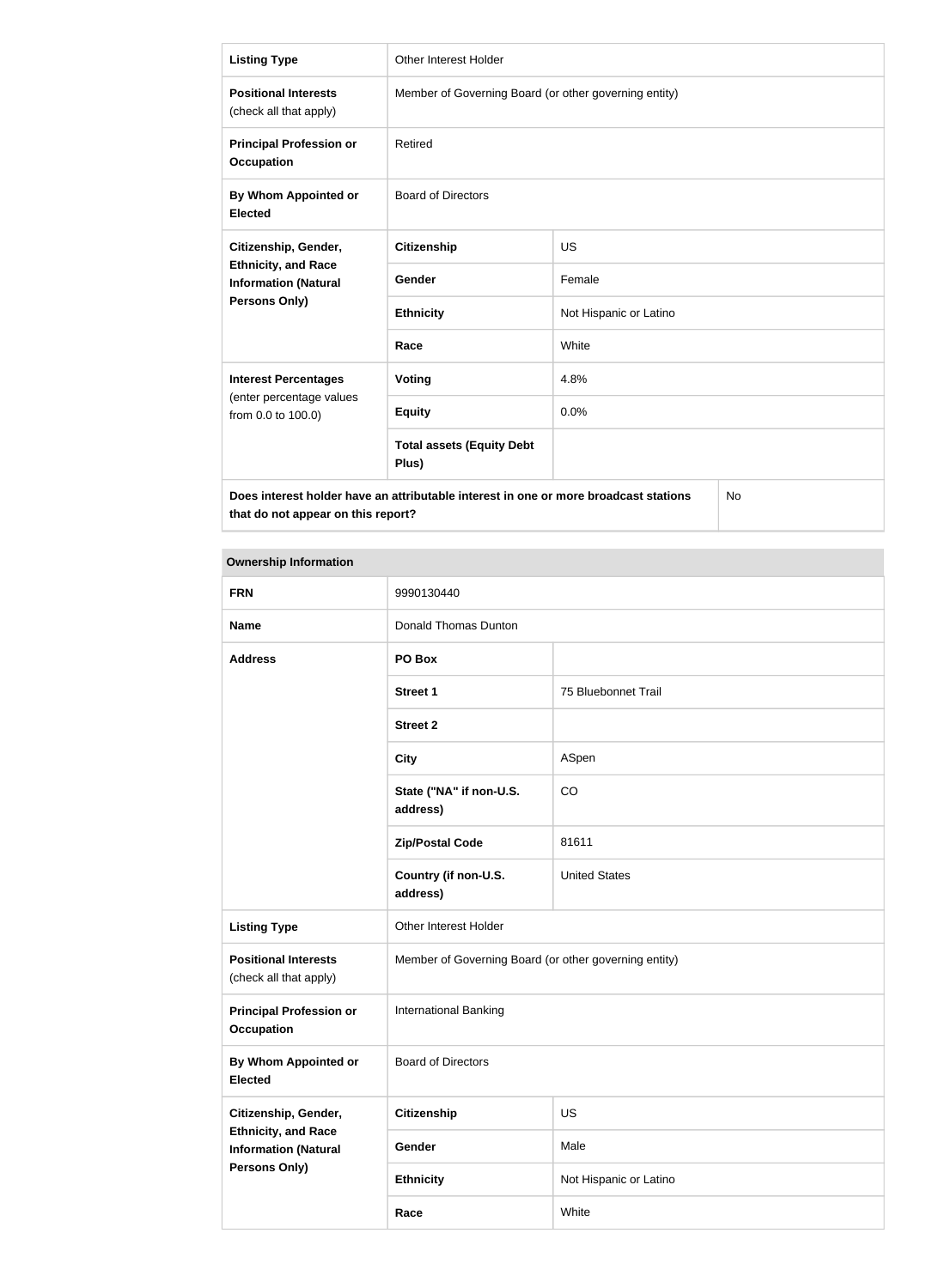| <b>Interest Percentages</b><br>(enter percentage values<br>from 0.0 to 100.0) | Voting                                                                               | 4.8%    |    |
|-------------------------------------------------------------------------------|--------------------------------------------------------------------------------------|---------|----|
|                                                                               | <b>Equity</b>                                                                        | $0.0\%$ |    |
|                                                                               | <b>Total assets (Equity Debt</b><br>Plus)                                            |         |    |
|                                                                               | Does interest holder have an attributable interest in one or more broadcast stations |         | No |

| lcast stations |  |
|----------------|--|
|                |  |

| <b>Ownership Information</b>                                                               |                                                       |                      |  |
|--------------------------------------------------------------------------------------------|-------------------------------------------------------|----------------------|--|
| <b>FRN</b>                                                                                 | 9990130443                                            |                      |  |
| <b>Name</b>                                                                                | <b>Lisa Flores</b>                                    |                      |  |
| <b>Address</b>                                                                             | PO Box                                                |                      |  |
|                                                                                            | <b>Street 1</b>                                       | 2959 Perry Street    |  |
|                                                                                            | <b>Street 2</b>                                       |                      |  |
|                                                                                            | <b>City</b>                                           | Denver               |  |
|                                                                                            | State ("NA" if non-U.S.<br>address)                   | CO                   |  |
|                                                                                            | <b>Zip/Postal Code</b>                                | 80212                |  |
|                                                                                            | Country (if non-U.S.<br>address)                      | <b>United States</b> |  |
| <b>Listing Type</b>                                                                        | Other Interest Holder                                 |                      |  |
| <b>Positional Interests</b><br>(check all that apply)                                      | Member of Governing Board (or other governing entity) |                      |  |
| <b>Principal Profession or</b><br><b>Occupation</b>                                        | retired                                               |                      |  |
| <b>By Whom Appointed or</b><br><b>Elected</b>                                              | <b>Board of Directors</b>                             |                      |  |
| Citizenship, Gender,                                                                       | <b>Citizenship</b>                                    | <b>US</b>            |  |
| <b>Ethnicity, and Race</b><br><b>Information (Natural</b>                                  | Gender                                                | Female               |  |
| <b>Persons Only)</b>                                                                       | <b>Ethnicity</b>                                      | Hispanic or Latino   |  |
|                                                                                            | Race                                                  | White                |  |
| <b>Interest Percentages</b>                                                                | Voting                                                | 4.8%                 |  |
| (enter percentage values<br>from 0.0 to 100.0)                                             | <b>Equity</b>                                         | 0.0%                 |  |
|                                                                                            | <b>Total assets (Equity Debt</b><br>Plus)             |                      |  |
| Does interest holder have an attributable interest in one or more broadcast stations<br>No |                                                       |                      |  |

**that do not appear on this report?**

| <b>FRN</b>     | 9990130451      |  |
|----------------|-----------------|--|
| <b>Name</b>    | Susan Greenberg |  |
| <b>Address</b> | PO Box          |  |
|                |                 |  |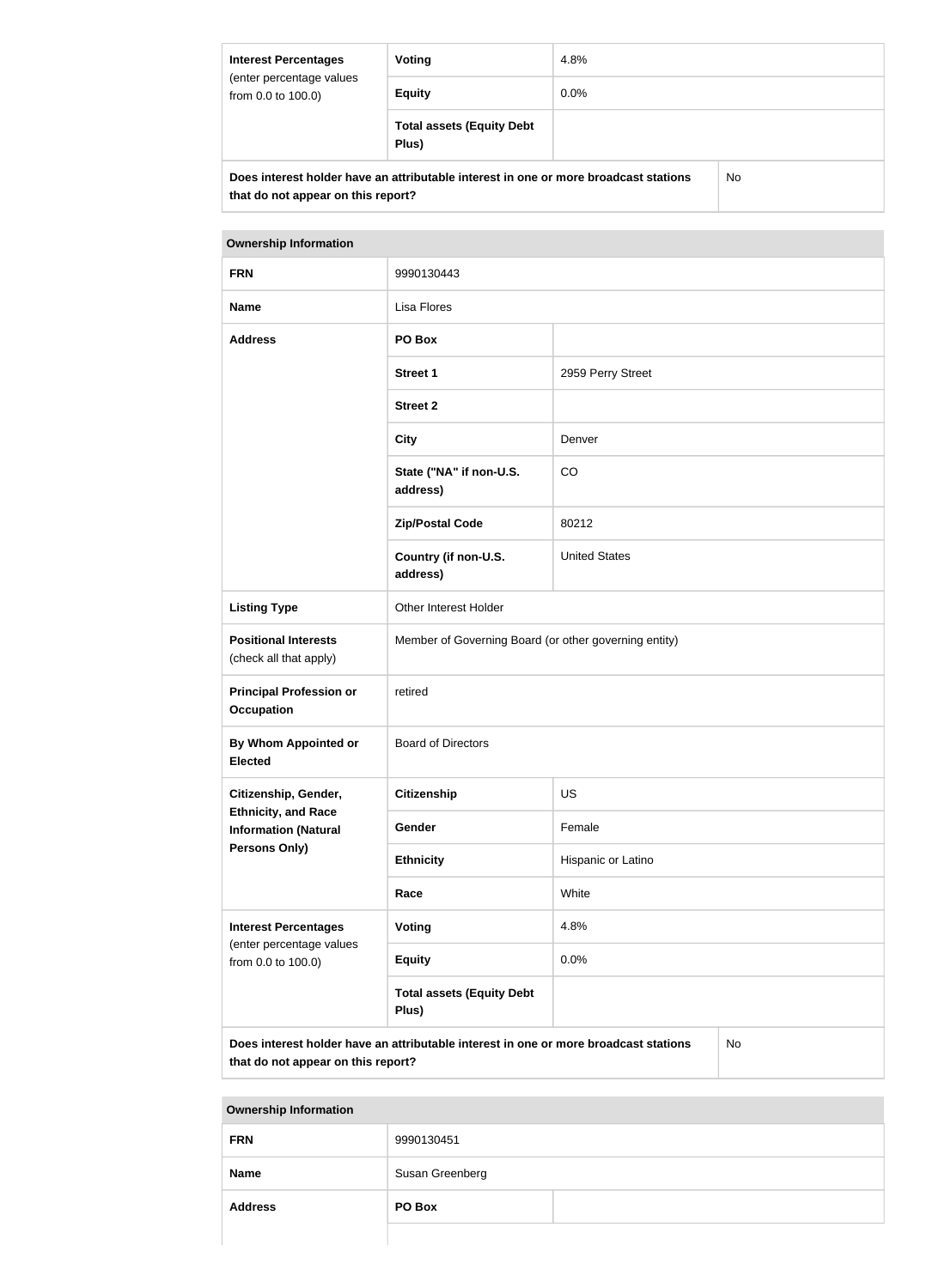|                                                           | <b>Street 1</b>                                                                      | 840 Steele Street      |    |
|-----------------------------------------------------------|--------------------------------------------------------------------------------------|------------------------|----|
|                                                           | <b>Street 2</b>                                                                      |                        |    |
|                                                           | <b>City</b>                                                                          | Denver                 |    |
|                                                           | State ("NA" if non-U.S.<br>address)                                                  | CO                     |    |
|                                                           | <b>Zip/Postal Code</b>                                                               | 80206                  |    |
|                                                           | Country (if non-U.S.<br>address)                                                     | <b>United States</b>   |    |
| <b>Listing Type</b>                                       | Other Interest Holder                                                                |                        |    |
| <b>Positional Interests</b><br>(check all that apply)     | Member of Governing Board (or other governing entity)                                |                        |    |
| <b>Principal Profession or</b><br><b>Occupation</b>       | Architect-retired                                                                    |                        |    |
| <b>By Whom Appointed or</b><br><b>Elected</b>             | <b>Board of Directors</b>                                                            |                        |    |
| Citizenship, Gender,                                      | <b>Citizenship</b>                                                                   | <b>US</b>              |    |
| <b>Ethnicity, and Race</b><br><b>Information (Natural</b> | Gender                                                                               | Female                 |    |
| <b>Persons Only)</b>                                      | <b>Ethnicity</b>                                                                     | Not Hispanic or Latino |    |
|                                                           | Race                                                                                 | White                  |    |
| <b>Interest Percentages</b>                               | Voting                                                                               | 4.8%                   |    |
| (enter percentage values<br>from 0.0 to 100.0)            | <b>Equity</b>                                                                        | 0.0%                   |    |
|                                                           | <b>Total assets (Equity Debt</b><br>Plus)                                            |                        |    |
|                                                           | Does interest holder have an attributable interest in one or more broadcast stations |                        | No |

| <b>FRN</b>                                            | 9990130457                                            |                      |
|-------------------------------------------------------|-------------------------------------------------------|----------------------|
| <b>Name</b>                                           | <b>Bob Greene</b>                                     |                      |
| <b>Address</b>                                        | PO Box                                                |                      |
|                                                       | Street 1                                              | 1115 S. High Street  |
|                                                       | <b>Street 2</b>                                       |                      |
|                                                       | <b>City</b>                                           | Denver               |
|                                                       | State ("NA" if non-U.S.<br>address)                   | CO                   |
|                                                       | <b>Zip/Postal Code</b>                                | 80210                |
|                                                       | Country (if non-U.S.<br>address)                      | <b>United States</b> |
| <b>Listing Type</b>                                   | Other Interest Holder                                 |                      |
| <b>Positional Interests</b><br>(check all that apply) | Member of Governing Board (or other governing entity) |                      |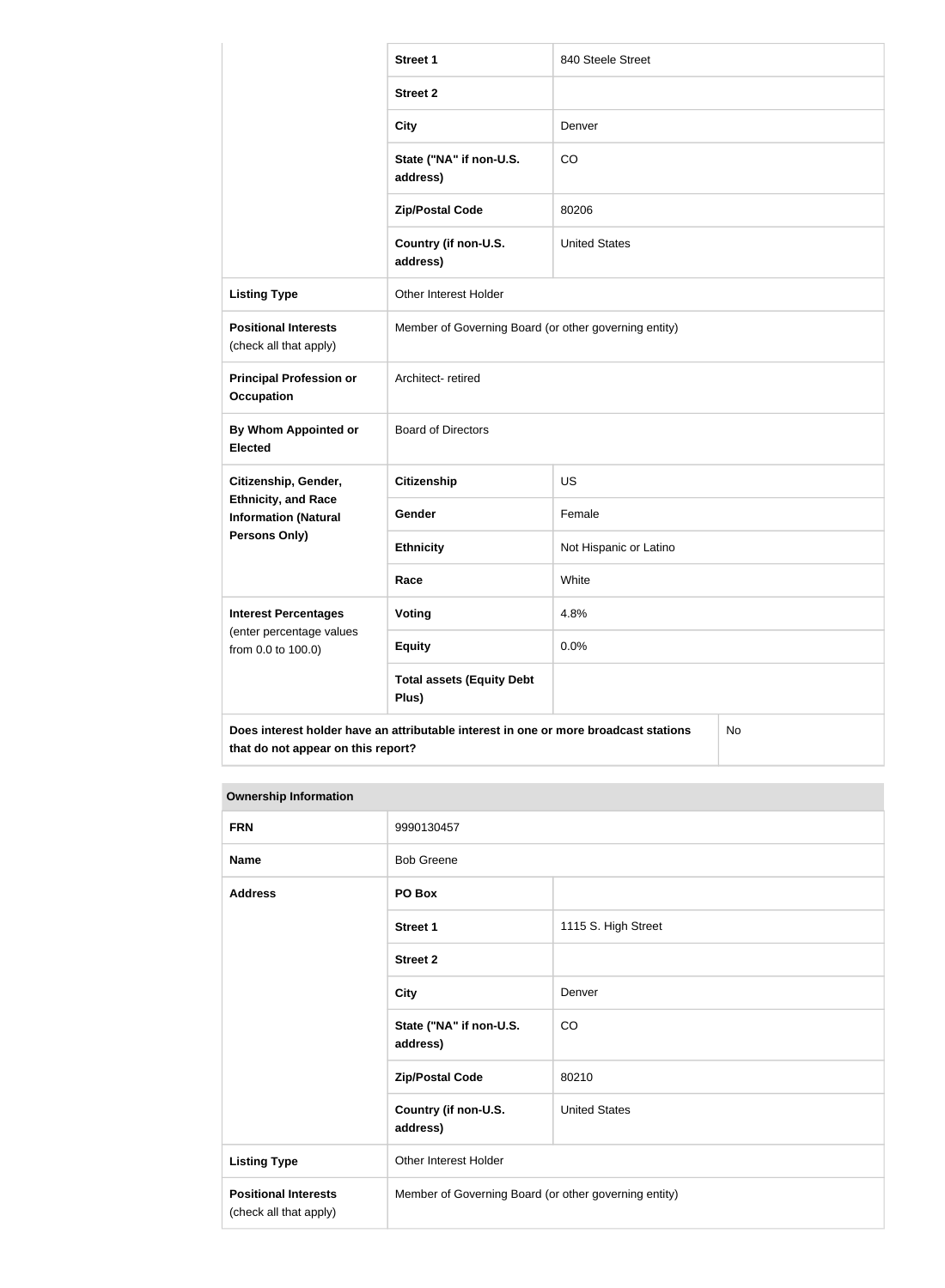| <b>Principal Profession or</b><br><b>Occupation</b>                                                       | Cable TV Executive                        |                        |  |
|-----------------------------------------------------------------------------------------------------------|-------------------------------------------|------------------------|--|
| By Whom Appointed or<br><b>Elected</b>                                                                    | <b>Board of Directors</b>                 |                        |  |
| Citizenship, Gender,<br><b>Ethnicity, and Race</b><br><b>Information (Natural</b><br><b>Persons Only)</b> | <b>Citizenship</b>                        | <b>US</b>              |  |
|                                                                                                           | Gender                                    | Male                   |  |
|                                                                                                           | <b>Ethnicity</b>                          | Not Hispanic or Latino |  |
|                                                                                                           | Race                                      | White                  |  |
| <b>Interest Percentages</b>                                                                               | <b>Voting</b>                             | 4.8%                   |  |
| (enter percentage values<br>from 0.0 to 100.0)                                                            | <b>Equity</b>                             | 0.0%                   |  |
|                                                                                                           | <b>Total assets (Equity Debt</b><br>Plus) |                        |  |
| <b>No</b><br>Does interest holder have an attributable interest in one or more broadcast stations         |                                           |                        |  |

| <b>FRN</b>                                                | 9990130461                                            |                                  |
|-----------------------------------------------------------|-------------------------------------------------------|----------------------------------|
|                                                           |                                                       |                                  |
| <b>Name</b>                                               | Robert O. Greer                                       |                                  |
| <b>Address</b>                                            | PO Box                                                |                                  |
|                                                           | <b>Street 1</b>                                       | 15 Polo Field Lane               |
|                                                           | <b>Street 2</b>                                       |                                  |
|                                                           | <b>City</b>                                           | Denver                           |
|                                                           | State ("NA" if non-U.S.<br>address)                   | CO                               |
|                                                           | <b>Zip/Postal Code</b>                                | 80209                            |
|                                                           | Country (if non-U.S.<br>address)                      | <b>United States</b>             |
| <b>Listing Type</b>                                       | Other Interest Holder                                 |                                  |
| <b>Positional Interests</b><br>(check all that apply)     | Member of Governing Board (or other governing entity) |                                  |
| <b>Principal Profession or</b><br><b>Occupation</b>       | Doctor                                                |                                  |
| By Whom Appointed or<br><b>Elected</b>                    | <b>Board of Directors</b>                             |                                  |
| Citizenship, Gender,                                      | <b>Citizenship</b>                                    | US                               |
| <b>Ethnicity, and Race</b><br><b>Information (Natural</b> | Gender                                                | Male                             |
| Persons Only)                                             | <b>Ethnicity</b>                                      | Not Hispanic or Latino           |
|                                                           | Race                                                  | <b>Black or African American</b> |
| <b>Interest Percentages</b>                               | <b>Voting</b>                                         | 4.8%                             |
| (enter percentage values<br>from 0.0 to 100.0)            | <b>Equity</b>                                         | 0.0%                             |
|                                                           |                                                       |                                  |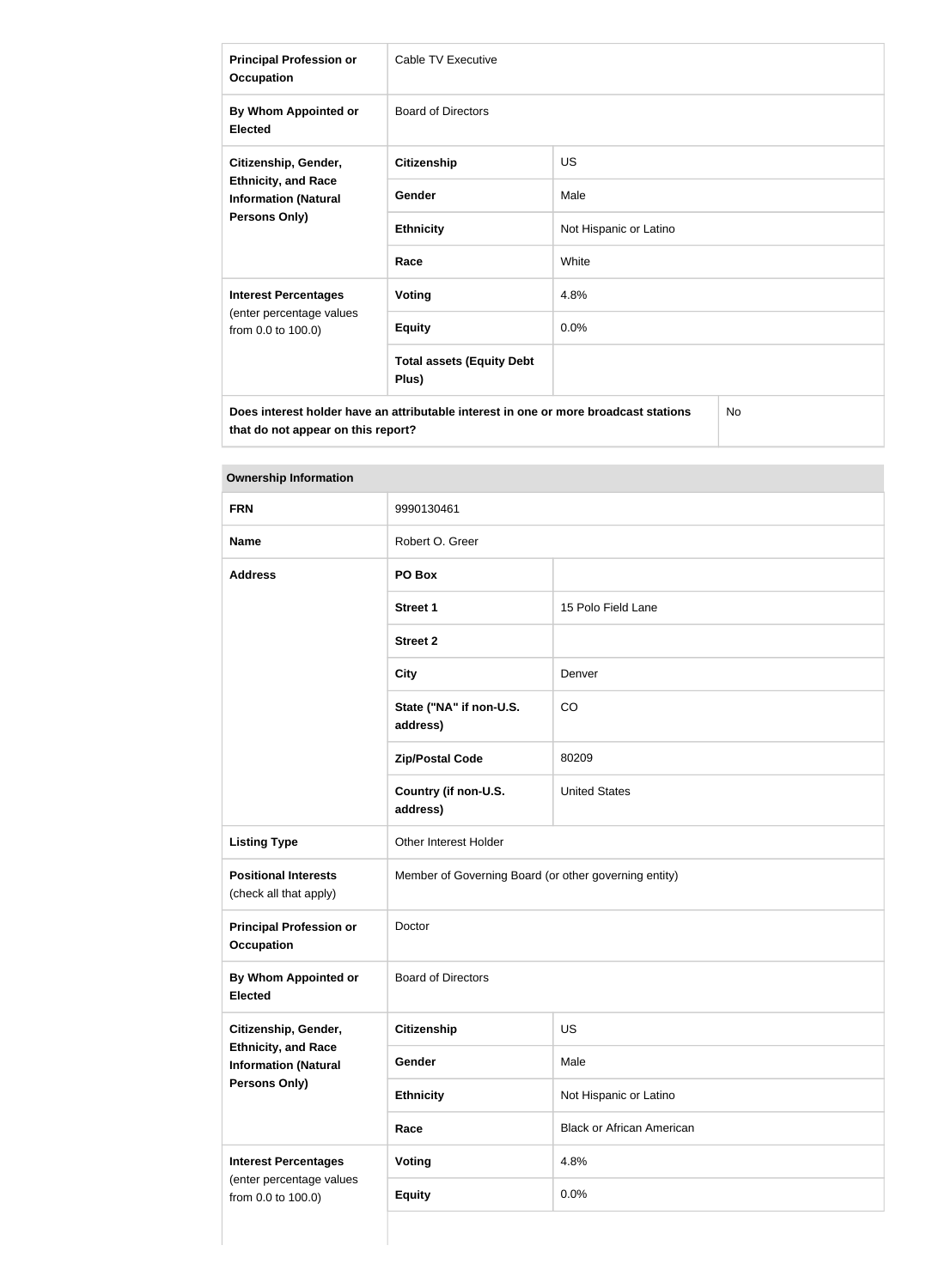|                                    | <b>Total assets (Equity Debt</b><br>Plus)                                            |    |
|------------------------------------|--------------------------------------------------------------------------------------|----|
| that do not appear on this report? | Does interest holder have an attributable interest in one or more broadcast stations | No |

| <b>Ownership Information</b>                                                                                                     |                                                       |                                   |  |
|----------------------------------------------------------------------------------------------------------------------------------|-------------------------------------------------------|-----------------------------------|--|
| <b>FRN</b>                                                                                                                       | 9990130464                                            |                                   |  |
| <b>Name</b>                                                                                                                      | Timothy Haddon                                        |                                   |  |
| <b>Address</b>                                                                                                                   | PO Box                                                |                                   |  |
|                                                                                                                                  | <b>Street 1</b>                                       | 1201 N. Williams Street, Unit 18A |  |
|                                                                                                                                  | <b>Street 2</b>                                       |                                   |  |
|                                                                                                                                  | <b>City</b>                                           | Denver                            |  |
|                                                                                                                                  | State ("NA" if non-U.S.<br>address)                   | CO                                |  |
|                                                                                                                                  | <b>Zip/Postal Code</b>                                | 80218                             |  |
|                                                                                                                                  | Country (if non-U.S.<br>address)                      | <b>United States</b>              |  |
| <b>Listing Type</b>                                                                                                              | Other Interest Holder                                 |                                   |  |
| <b>Positional Interests</b><br>(check all that apply)                                                                            | Member of Governing Board (or other governing entity) |                                   |  |
| <b>Principal Profession or</b><br><b>Occupation</b>                                                                              | Retired                                               |                                   |  |
| By Whom Appointed or<br><b>Elected</b>                                                                                           | <b>Board of Directors</b>                             |                                   |  |
| Citizenship, Gender,                                                                                                             | <b>Citizenship</b>                                    | <b>US</b>                         |  |
| <b>Ethnicity, and Race</b><br><b>Information (Natural</b>                                                                        | Gender                                                | Male                              |  |
| <b>Persons Only)</b>                                                                                                             | <b>Ethnicity</b>                                      | Not Hispanic or Latino            |  |
|                                                                                                                                  | Race                                                  | White                             |  |
| <b>Interest Percentages</b><br>(enter percentage values                                                                          | <b>Voting</b>                                         | 4.8%                              |  |
| from 0.0 to 100.0)                                                                                                               | <b>Equity</b>                                         | 0.0%                              |  |
|                                                                                                                                  | <b>Total assets (Equity Debt</b><br>Plus)             |                                   |  |
| Does interest holder have an attributable interest in one or more broadcast stations<br>No<br>that do not appear on this report? |                                                       |                                   |  |

| <b>Ownership Information</b> |                      |                     |  |
|------------------------------|----------------------|---------------------|--|
| <b>FRN</b>                   | 9990130468           |                     |  |
| <b>Name</b>                  | Allegra Happy Haynes |                     |  |
| <b>Address</b>               | PO Box               |                     |  |
|                              | <b>Street 1</b>      | 2982 Glencoe Street |  |
|                              | <b>Street 2</b>      |                     |  |
|                              |                      |                     |  |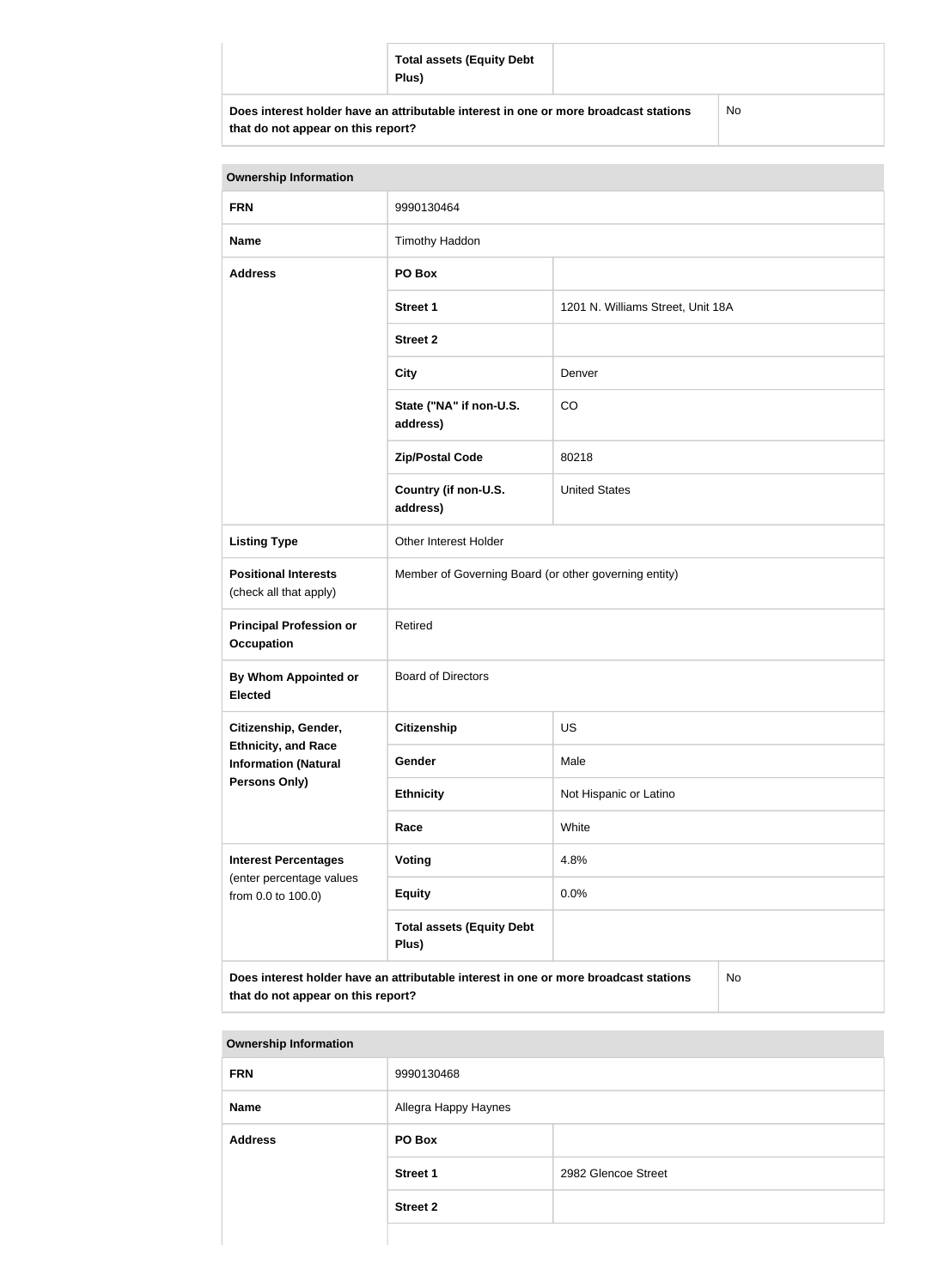|                                                           | <b>City</b>                                                                          | Denver                           |  |
|-----------------------------------------------------------|--------------------------------------------------------------------------------------|----------------------------------|--|
|                                                           | State ("NA" if non-U.S.<br>address)                                                  | CO                               |  |
|                                                           | <b>Zip/Postal Code</b>                                                               | 80207                            |  |
|                                                           | Country (if non-U.S.<br>address)                                                     | <b>United States</b>             |  |
| <b>Listing Type</b>                                       | Other Interest Holder                                                                |                                  |  |
| <b>Positional Interests</b><br>(check all that apply)     | Member of Governing Board (or other governing entity)                                |                                  |  |
| <b>Principal Profession or</b><br><b>Occupation</b>       | <b>Government Executive</b>                                                          |                                  |  |
| <b>By Whom Appointed or</b><br><b>Elected</b>             | <b>Board of Directors</b>                                                            |                                  |  |
| Citizenship, Gender,                                      | <b>Citizenship</b>                                                                   | <b>US</b>                        |  |
| <b>Ethnicity, and Race</b><br><b>Information (Natural</b> | Gender                                                                               | Female                           |  |
| Persons Only)                                             | <b>Ethnicity</b>                                                                     | Not Hispanic or Latino           |  |
|                                                           | Race                                                                                 | <b>Black or African American</b> |  |
| <b>Interest Percentages</b>                               | <b>Voting</b>                                                                        | 4.8%                             |  |
| (enter percentage values<br>from 0.0 to 100.0)            | <b>Equity</b>                                                                        | 0.0%                             |  |
|                                                           | <b>Total assets (Equity Debt</b><br>Plus)                                            |                                  |  |
| that do not appear on this report?                        | Does interest holder have an attributable interest in one or more broadcast stations | No                               |  |

| <b>Ownership Information</b>                          |                                                       |                      |  |
|-------------------------------------------------------|-------------------------------------------------------|----------------------|--|
| <b>FRN</b>                                            | 9990130469                                            |                      |  |
| <b>Name</b>                                           | Andrew Hudson                                         |                      |  |
| <b>Address</b>                                        | PO Box                                                |                      |  |
|                                                       | <b>Street 1</b>                                       | 5130 S. Hanover Way  |  |
|                                                       | <b>Street 2</b>                                       |                      |  |
|                                                       | <b>City</b>                                           | Englewood            |  |
|                                                       | State ("NA" if non-U.S.<br>address)                   | CO                   |  |
|                                                       | <b>Zip/Postal Code</b>                                | 80111                |  |
|                                                       | Country (if non-U.S.<br>address)                      | <b>United States</b> |  |
| <b>Listing Type</b>                                   | Other Interest Holder                                 |                      |  |
| <b>Positional Interests</b><br>(check all that apply) | Member of Governing Board (or other governing entity) |                      |  |
| <b>Principal Profession or</b><br><b>Occupation</b>   | <b>HR Executive</b>                                   |                      |  |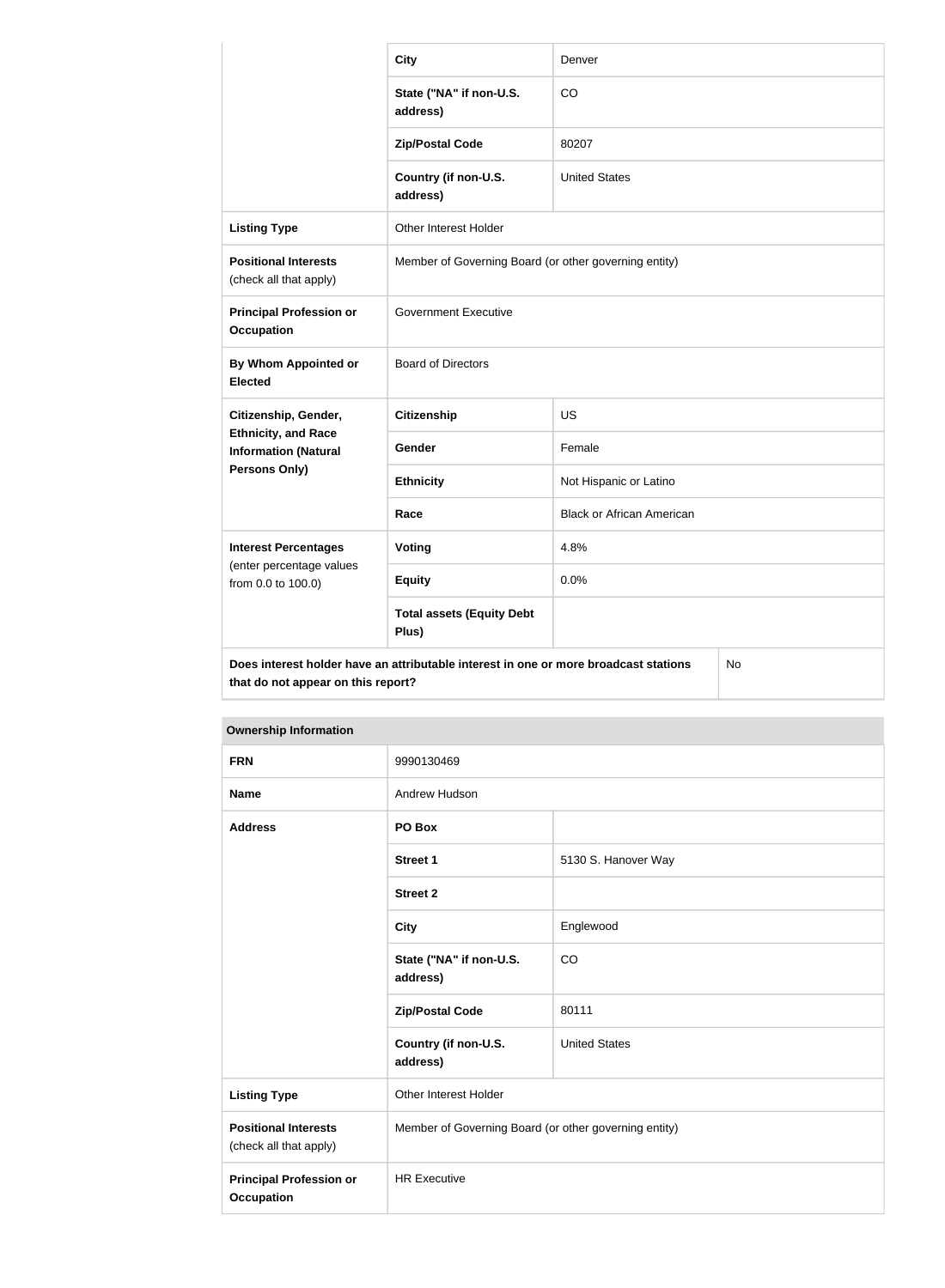| By Whom Appointed or<br><b>Elected</b>                                                                    | Board of Directors                        |                        |
|-----------------------------------------------------------------------------------------------------------|-------------------------------------------|------------------------|
| Citizenship, Gender,<br><b>Ethnicity, and Race</b><br><b>Information (Natural</b><br><b>Persons Only)</b> | <b>Citizenship</b>                        | <b>US</b>              |
|                                                                                                           | <b>Gender</b>                             | Male                   |
|                                                                                                           | <b>Ethnicity</b>                          | Not Hispanic or Latino |
|                                                                                                           | Race                                      | White                  |
| <b>Interest Percentages</b><br>(enter percentage values<br>from 0.0 to 100.0)                             | Voting                                    | 4.8%                   |
|                                                                                                           | <b>Equity</b>                             | $0.0\%$                |
|                                                                                                           | <b>Total assets (Equity Debt</b><br>Plus) |                        |
| Does interest holder have an attributable interest in one or more broadcast stations<br>No                |                                           |                        |

| <b>Ownership Information</b>                              |                                                       |                                  |  |
|-----------------------------------------------------------|-------------------------------------------------------|----------------------------------|--|
| <b>FRN</b>                                                | 9990130473                                            |                                  |  |
| <b>Name</b>                                               | Stephen Johnson                                       |                                  |  |
| <b>Address</b>                                            | PO Box                                                |                                  |  |
|                                                           | Street 1                                              | 3122 Ramshorn Drive              |  |
|                                                           | <b>Street 2</b>                                       |                                  |  |
|                                                           | <b>City</b>                                           | Castle Rock                      |  |
|                                                           | State ("NA" if non-U.S.<br>address)                   | CO                               |  |
|                                                           | <b>Zip/Postal Code</b>                                | 80108                            |  |
|                                                           | Country (if non-U.S.<br>address)                      | <b>United States</b>             |  |
| <b>Listing Type</b>                                       | Other Interest Holder                                 |                                  |  |
| <b>Positional Interests</b><br>(check all that apply)     | Member of Governing Board (or other governing entity) |                                  |  |
| <b>Principal Profession or</b><br><b>Occupation</b>       | Retired                                               |                                  |  |
| <b>By Whom Appointed or</b><br><b>Elected</b>             | <b>Board of Directors</b>                             |                                  |  |
| Citizenship, Gender,                                      | <b>Citizenship</b>                                    | <b>US</b>                        |  |
| <b>Ethnicity, and Race</b><br><b>Information (Natural</b> | Gender                                                | Male                             |  |
| Persons Only)                                             | <b>Ethnicity</b>                                      | Not Hispanic or Latino           |  |
|                                                           | Race                                                  | <b>Black or African American</b> |  |
| <b>Interest Percentages</b>                               | <b>Voting</b>                                         | 4.8%                             |  |
| (enter percentage values<br>from 0.0 to 100.0)            | <b>Equity</b>                                         | 0.0%                             |  |
|                                                           | <b>Total assets (Equity Debt</b><br>Plus)             |                                  |  |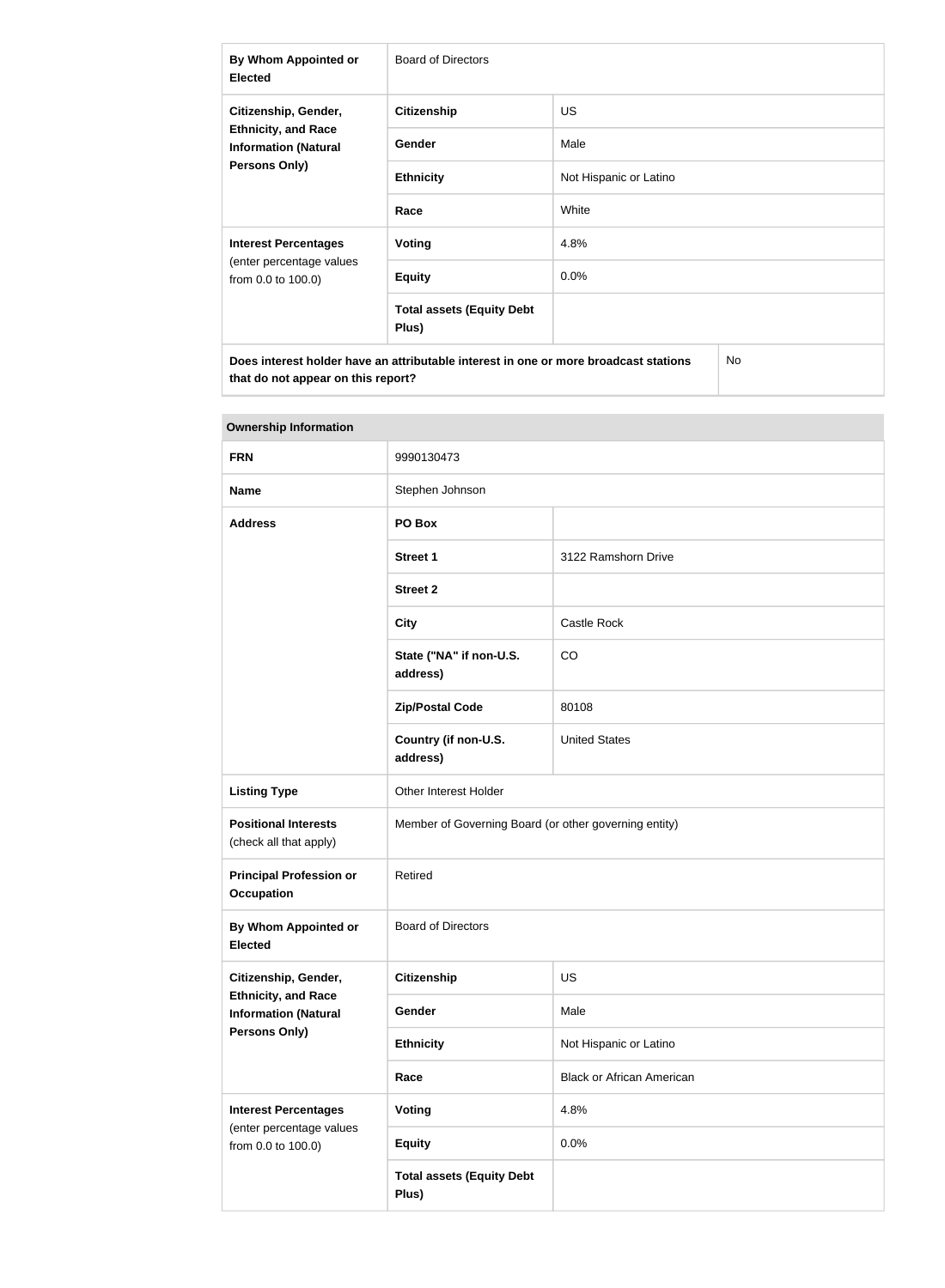**Does interest holder have an attributable interest in one or more broadcast stations that do not appear on this report?**

No

| <b>Ownership Information</b>                              |                                                                                      |                        |  |  |
|-----------------------------------------------------------|--------------------------------------------------------------------------------------|------------------------|--|--|
| <b>FRN</b>                                                | 9990130476                                                                           |                        |  |  |
| <b>Name</b>                                               | David Leonard                                                                        |                        |  |  |
| <b>Address</b>                                            | PO Box                                                                               |                        |  |  |
|                                                           | <b>Street 1</b>                                                                      | 5588 Ponderosa Drive   |  |  |
|                                                           | <b>Street 2</b>                                                                      |                        |  |  |
|                                                           | <b>City</b>                                                                          | Parker                 |  |  |
|                                                           | State ("NA" if non-U.S.<br>address)                                                  | CO                     |  |  |
|                                                           | <b>Zip/Postal Code</b>                                                               | 80134                  |  |  |
|                                                           | Country (if non-U.S.<br>address)                                                     | <b>United States</b>   |  |  |
| <b>Listing Type</b>                                       | Other Interest Holder                                                                |                        |  |  |
| <b>Positional Interests</b><br>(check all that apply)     | Officer, Member of Governing Board (or other governing entity)                       |                        |  |  |
| <b>Principal Profession or</b><br><b>Occupation</b>       | Retired                                                                              |                        |  |  |
| By Whom Appointed or<br><b>Elected</b>                    | <b>Board of Directors</b>                                                            |                        |  |  |
| Citizenship, Gender,                                      | Citizenship                                                                          | US                     |  |  |
| <b>Ethnicity, and Race</b><br><b>Information (Natural</b> | Gender                                                                               | Male                   |  |  |
| <b>Persons Only)</b>                                      | <b>Ethnicity</b>                                                                     | Not Hispanic or Latino |  |  |
|                                                           | Race                                                                                 | White                  |  |  |
| <b>Interest Percentages</b>                               | <b>Voting</b>                                                                        | 4.8%                   |  |  |
| (enter percentage values<br>from 0.0 to 100.0)            | <b>Equity</b>                                                                        | 0.0%                   |  |  |
|                                                           | <b>Total assets (Equity Debt</b><br>Plus)                                            |                        |  |  |
| that do not appear on this report?                        | Does interest holder have an attributable interest in one or more broadcast stations | No                     |  |  |

| <b>FRN</b>     | 9990130479      |                  |
|----------------|-----------------|------------------|
| Name           | Nancy Lewis     |                  |
| <b>Address</b> | PO Box          |                  |
|                | <b>Street 1</b> | 2220 Hill Drive  |
|                | <b>Street 2</b> |                  |
|                | <b>City</b>     | Colorado Springs |
|                |                 |                  |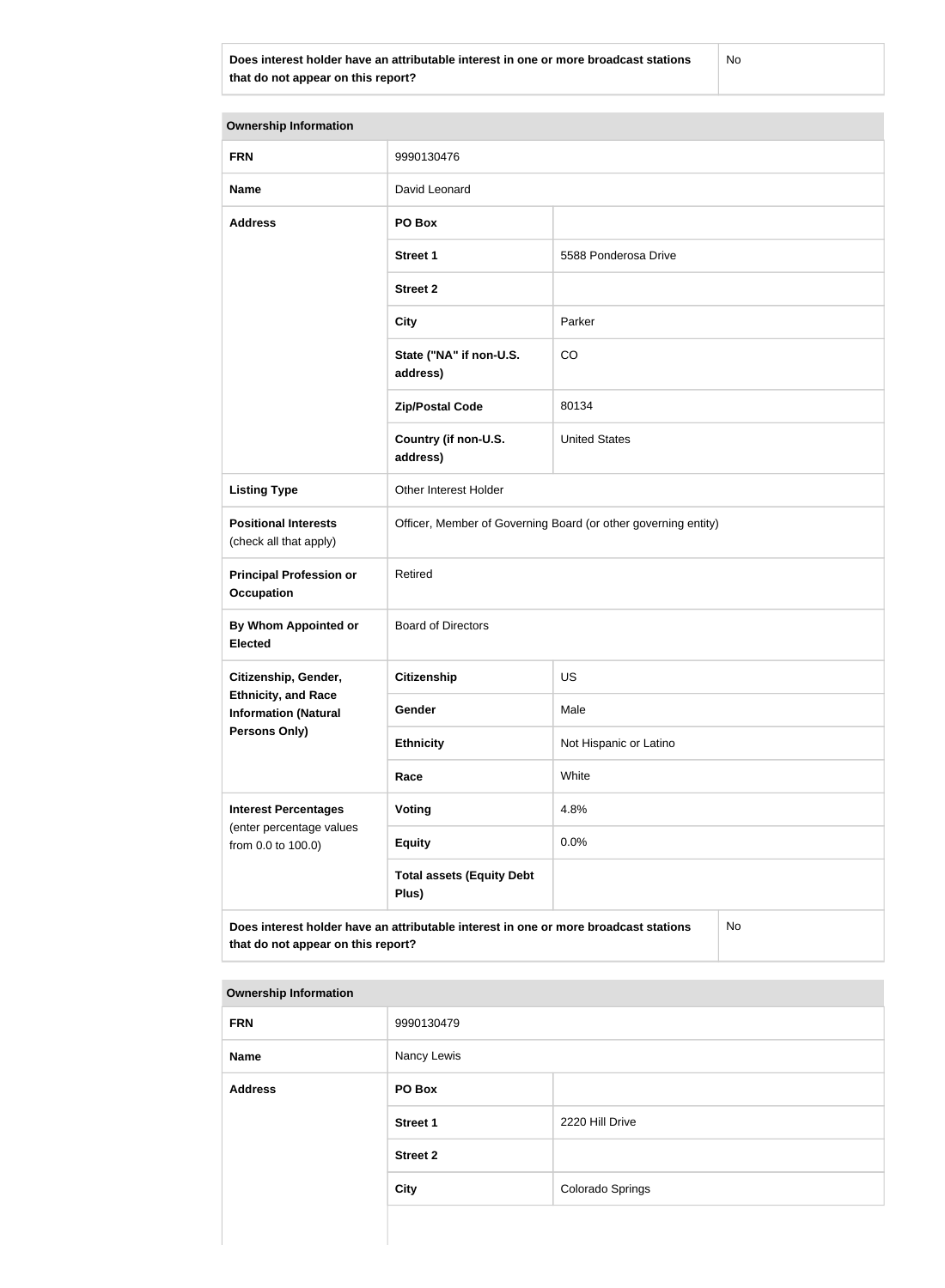|                                                           | State ("NA" if non-U.S.<br>address)                                                  | CO                     |    |
|-----------------------------------------------------------|--------------------------------------------------------------------------------------|------------------------|----|
|                                                           | <b>Zip/Postal Code</b>                                                               | 80904                  |    |
|                                                           | Country (if non-U.S.<br>address)                                                     | <b>United States</b>   |    |
| <b>Listing Type</b>                                       | Other Interest Holder                                                                |                        |    |
| <b>Positional Interests</b><br>(check all that apply)     | Member of Governing Board (or other governing entity)                                |                        |    |
| <b>Principal Profession or</b><br><b>Occupation</b>       | Retired                                                                              |                        |    |
| <b>By Whom Appointed or</b><br><b>Elected</b>             | <b>Board of Directors</b>                                                            |                        |    |
| Citizenship, Gender,                                      | <b>Citizenship</b>                                                                   | US                     |    |
| <b>Ethnicity, and Race</b><br><b>Information (Natural</b> | Gender                                                                               | Female                 |    |
| <b>Persons Only)</b>                                      | <b>Ethnicity</b>                                                                     | Not Hispanic or Latino |    |
|                                                           | Race                                                                                 | White                  |    |
| <b>Interest Percentages</b>                               | Voting                                                                               | 4.8%                   |    |
| (enter percentage values<br>from 0.0 to 100.0)            | <b>Equity</b>                                                                        | 0.0%                   |    |
|                                                           | <b>Total assets (Equity Debt</b><br>Plus)                                            |                        |    |
| that do not appear on this report?                        | Does interest holder have an attributable interest in one or more broadcast stations |                        | No |

**Ownership Information FRN** 9990130482 **Name** Adam Lipsius **Address PO Box Street 1** 1518 Wazee Street **Street 2 City** Denver **State ("NA" if non-U.S. address)** CO **Zip/Postal Code** 80202 **Country (if non-U.S. address)** United States **Listing Type Communist Communist Property** Other Interest Holder **Positional Interests** (check all that apply) Member of Governing Board (or other governing entity) **Principal Profession or Occupation** Director **By Whom Appointed or Elected** Board of Directors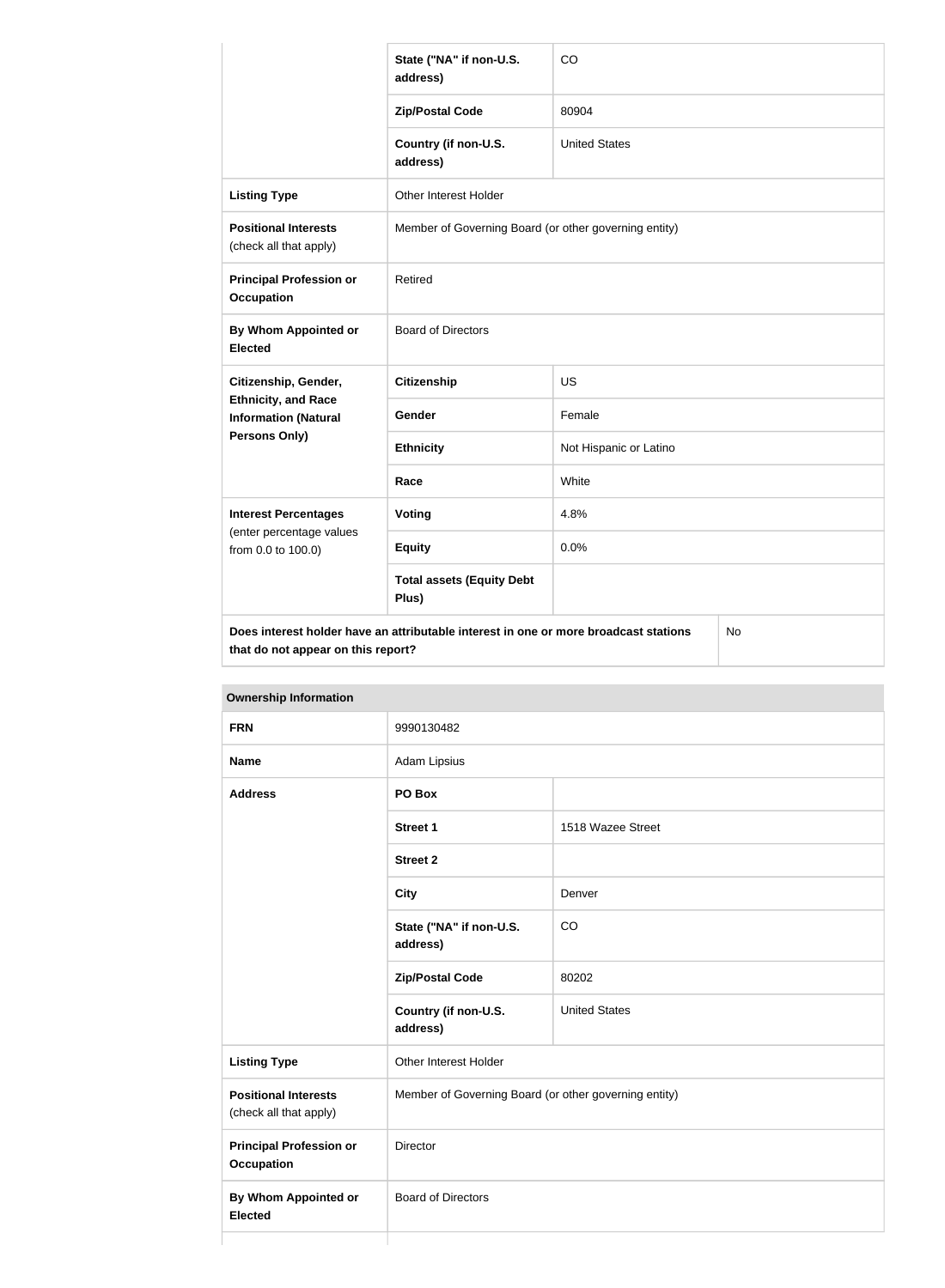| Citizenship, Gender,<br><b>Ethnicity, and Race</b><br><b>Information (Natural</b><br>Persons Only) | <b>Citizenship</b>                        | <b>US</b>              |  |
|----------------------------------------------------------------------------------------------------|-------------------------------------------|------------------------|--|
|                                                                                                    | Gender                                    | Male                   |  |
|                                                                                                    | <b>Ethnicity</b>                          | Not Hispanic or Latino |  |
|                                                                                                    | Race                                      | White                  |  |
| <b>Interest Percentages</b><br>(enter percentage values<br>from 0.0 to 100.0)                      | <b>Voting</b>                             | 4.8%                   |  |
|                                                                                                    | <b>Equity</b>                             | 0.0%                   |  |
|                                                                                                    | <b>Total assets (Equity Debt</b><br>Plus) |                        |  |
| Does interest holder have an attributable interest in one or more broadcast stations               |                                           | No.                    |  |

| <b>Ownership Information</b>                                                                                                            |                                                                |                      |  |
|-----------------------------------------------------------------------------------------------------------------------------------------|----------------------------------------------------------------|----------------------|--|
| <b>FRN</b>                                                                                                                              | 9990130484                                                     |                      |  |
| <b>Name</b>                                                                                                                             | <b>Terry Lopez</b>                                             |                      |  |
| <b>Address</b>                                                                                                                          | PO Box                                                         |                      |  |
|                                                                                                                                         | <b>Street 1</b>                                                | 1800 W. 44th Avenue  |  |
|                                                                                                                                         | <b>Street 2</b>                                                |                      |  |
|                                                                                                                                         | <b>City</b>                                                    | Denver               |  |
|                                                                                                                                         | State ("NA" if non-U.S.<br>address)                            | CO                   |  |
|                                                                                                                                         | <b>Zip/Postal Code</b>                                         | 80211                |  |
|                                                                                                                                         | Country (if non-U.S.<br>address)                               | <b>United States</b> |  |
| <b>Listing Type</b>                                                                                                                     | Other Interest Holder                                          |                      |  |
| <b>Positional Interests</b><br>(check all that apply)                                                                                   | Officer, Member of Governing Board (or other governing entity) |                      |  |
| <b>Principal Profession or</b><br><b>Occupation</b>                                                                                     | Attorney                                                       |                      |  |
| By Whom Appointed or<br><b>Elected</b>                                                                                                  | <b>Board of Directors</b>                                      |                      |  |
| Citizenship, Gender,                                                                                                                    | <b>Citizenship</b>                                             | <b>US</b>            |  |
| <b>Ethnicity, and Race</b><br><b>Information (Natural</b>                                                                               | <b>Gender</b>                                                  | Female               |  |
| <b>Persons Only)</b>                                                                                                                    | <b>Ethnicity</b>                                               | Hispanic or Latino   |  |
|                                                                                                                                         | Race                                                           | White                |  |
| <b>Interest Percentages</b><br>(enter percentage values                                                                                 | Voting                                                         | 4.8%                 |  |
| from 0.0 to 100.0)                                                                                                                      | <b>Equity</b>                                                  | 0.0%                 |  |
|                                                                                                                                         | <b>Total assets (Equity Debt</b><br>Plus)                      |                      |  |
| Does interest holder have an attributable interest in one or more broadcast stations<br><b>No</b><br>that do not appear on this report? |                                                                |                      |  |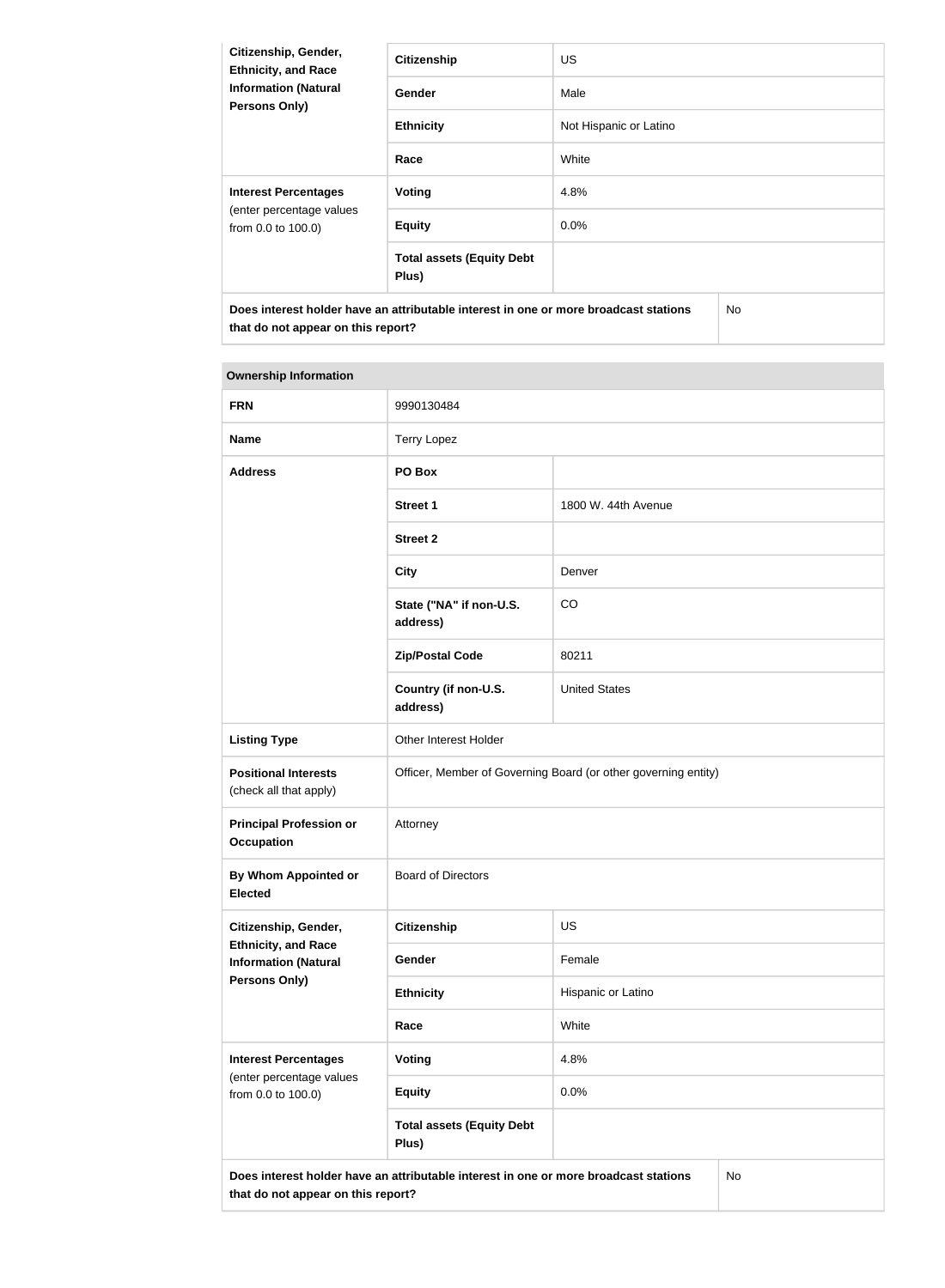| <b>Ownership Information</b>                                                                                                            |                                                       |                        |  |
|-----------------------------------------------------------------------------------------------------------------------------------------|-------------------------------------------------------|------------------------|--|
| <b>FRN</b>                                                                                                                              | 9990130489                                            |                        |  |
| <b>Name</b>                                                                                                                             | Jan Martin                                            |                        |  |
| <b>Address</b>                                                                                                                          | PO Box                                                |                        |  |
|                                                                                                                                         | <b>Street 1</b>                                       | 1082 D Fontmore Road   |  |
|                                                                                                                                         | <b>Street 2</b>                                       |                        |  |
|                                                                                                                                         | <b>City</b>                                           | Colorado Springs       |  |
|                                                                                                                                         | State ("NA" if non-U.S.<br>address)                   | CO                     |  |
|                                                                                                                                         | <b>Zip/Postal Code</b>                                | 80904                  |  |
|                                                                                                                                         | Country (if non-U.S.<br>address)                      | <b>United States</b>   |  |
| <b>Listing Type</b>                                                                                                                     | Other Interest Holder                                 |                        |  |
| <b>Positional Interests</b><br>(check all that apply)                                                                                   | Member of Governing Board (or other governing entity) |                        |  |
| <b>Principal Profession or</b><br><b>Occupation</b>                                                                                     | consultant                                            |                        |  |
| <b>By Whom Appointed or</b><br><b>Elected</b>                                                                                           | <b>Board of Directors</b>                             |                        |  |
| Citizenship, Gender,                                                                                                                    | <b>Citizenship</b>                                    | <b>US</b>              |  |
| <b>Ethnicity, and Race</b><br><b>Information (Natural</b>                                                                               | Gender                                                | Female                 |  |
| Persons Only)                                                                                                                           | <b>Ethnicity</b>                                      | Not Hispanic or Latino |  |
|                                                                                                                                         | Race                                                  | White                  |  |
| <b>Interest Percentages</b>                                                                                                             | <b>Voting</b>                                         | 4.8%                   |  |
| (enter percentage values<br>from 0.0 to 100.0)                                                                                          | <b>Equity</b>                                         | 0.0%                   |  |
|                                                                                                                                         | <b>Total assets (Equity Debt</b><br>Plus)             |                        |  |
| Does interest holder have an attributable interest in one or more broadcast stations<br><b>No</b><br>that do not appear on this report? |                                                       |                        |  |

| <b>Ownership Information</b> |                                     |                    |  |
|------------------------------|-------------------------------------|--------------------|--|
| <b>FRN</b>                   | 9990130499                          |                    |  |
| <b>Name</b>                  | Amanda Mountain                     |                    |  |
| <b>Address</b>               | PO Box                              |                    |  |
|                              | <b>Street 1</b>                     | 7015 E. 5th Street |  |
|                              | <b>Street 2</b>                     |                    |  |
|                              | <b>City</b>                         | Denver             |  |
|                              | State ("NA" if non-U.S.<br>address) | CO                 |  |
|                              | <b>Zip/Postal Code</b>              | 80220              |  |
|                              |                                     |                    |  |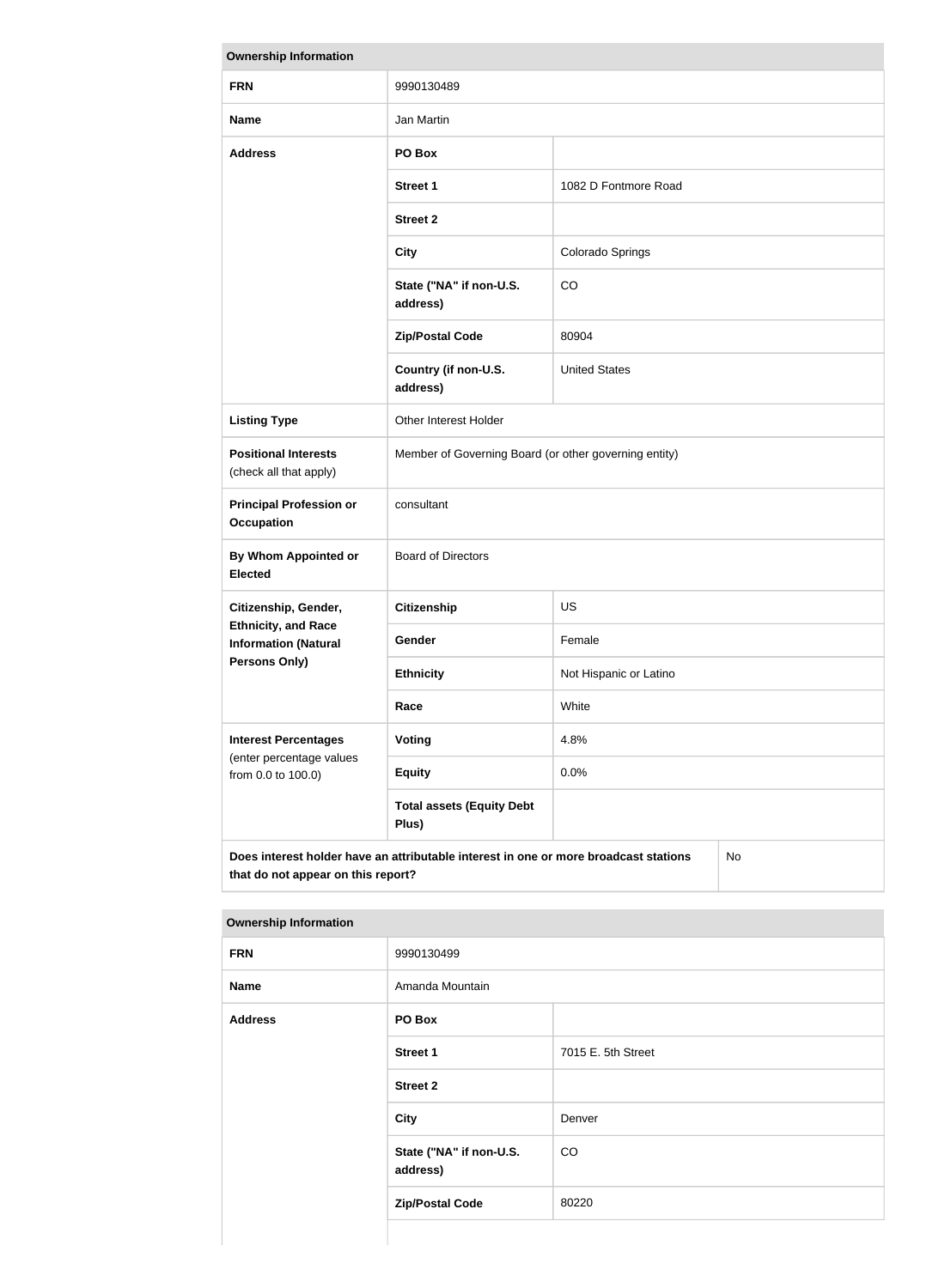|                                                                                            | Country (if non-U.S.<br>address)          | <b>United States</b>   |  |
|--------------------------------------------------------------------------------------------|-------------------------------------------|------------------------|--|
| <b>Listing Type</b>                                                                        | Other Interest Holder                     |                        |  |
| <b>Positional Interests</b><br>(check all that apply)                                      | Officer                                   |                        |  |
| <b>Principal Profession or</b><br><b>Occupation</b>                                        | <b>CEO</b>                                |                        |  |
| By Whom Appointed or<br><b>Elected</b>                                                     | <b>Board of Directors</b>                 |                        |  |
| Citizenship, Gender,<br><b>Ethnicity, and Race</b><br><b>Information (Natural</b>          | <b>Citizenship</b>                        | <b>US</b>              |  |
|                                                                                            | Gender                                    | Female                 |  |
| Persons Only)                                                                              | <b>Ethnicity</b>                          | Not Hispanic or Latino |  |
|                                                                                            | Race                                      | White                  |  |
| <b>Interest Percentages</b><br>(enter percentage values<br>from 0.0 to 100.0)              | <b>Voting</b>                             | 4.8%                   |  |
|                                                                                            | <b>Equity</b>                             | 0.0%                   |  |
|                                                                                            | <b>Total assets (Equity Debt</b><br>Plus) |                        |  |
| Does interest holder have an attributable interest in one or more broadcast stations<br>No |                                           |                        |  |

**Ownership Information FRN** 9990130501 **Name** Patricia Pacey **Address PO Box Street 1** 5344 Westridge Drive **Street 2 City** Boulder **State ("NA" if non-U.S. address)** CO **Zip/Postal Code** 80301 **Country (if non-U.S. address)** United States Listing Type **CE** Other Interest Holder **Positional Interests** (check all that apply) Officer, Member of Governing Board (or other governing entity) **Principal Profession or Occupation** Economist **By Whom Appointed or Elected** Board of Directors **Citizenship, Gender, Ethnicity, and Race Information (Natural Persons Only) Citizenship** US Gender Female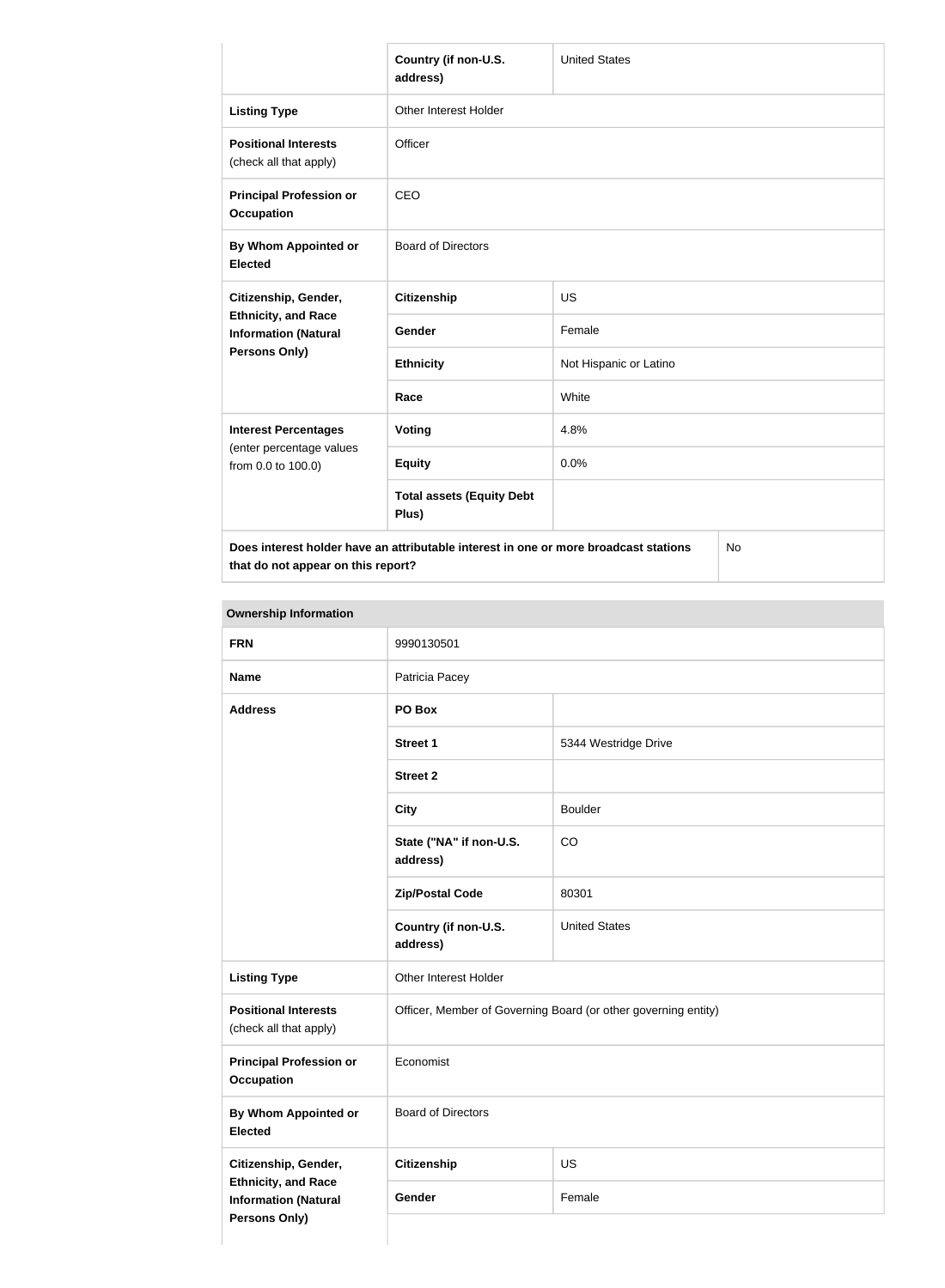|                                                                               | <b>Ethnicity</b>                                                                     | Not Hispanic or Latino |     |
|-------------------------------------------------------------------------------|--------------------------------------------------------------------------------------|------------------------|-----|
|                                                                               |                                                                                      |                        |     |
|                                                                               | Race                                                                                 | White                  |     |
| <b>Interest Percentages</b><br>(enter percentage values<br>from 0.0 to 100.0) | Voting                                                                               | 4.8%                   |     |
|                                                                               | <b>Equity</b>                                                                        | $0.0\%$                |     |
|                                                                               | <b>Total assets (Equity Debt</b><br>Plus)                                            |                        |     |
| that do not appear on this report?                                            | Does interest holder have an attributable interest in one or more broadcast stations |                        | No. |

| <b>FRN</b>                                                                                                | 9990130505                                                                           |                          |           |
|-----------------------------------------------------------------------------------------------------------|--------------------------------------------------------------------------------------|--------------------------|-----------|
| <b>Name</b>                                                                                               | Alfonso Rosabal                                                                      |                          |           |
| <b>Address</b>                                                                                            | PO Box                                                                               |                          |           |
|                                                                                                           | <b>Street 1</b>                                                                      | 1189 Buffalo Ridge Court |           |
|                                                                                                           | <b>Street 2</b>                                                                      |                          |           |
|                                                                                                           | <b>City</b>                                                                          | <b>Castle Pines</b>      |           |
|                                                                                                           | State ("NA" if non-U.S.<br>address)                                                  | CO                       |           |
|                                                                                                           | <b>Zip/Postal Code</b>                                                               | 80108                    |           |
|                                                                                                           | Country (if non-U.S.<br>address)                                                     | <b>United States</b>     |           |
| <b>Listing Type</b>                                                                                       | Other Interest Holder                                                                |                          |           |
| <b>Positional Interests</b><br>(check all that apply)                                                     | Member of Governing Board (or other governing entity)                                |                          |           |
| <b>Principal Profession or</b><br><b>Occupation</b>                                                       | CEO                                                                                  |                          |           |
| By Whom Appointed or<br><b>Elected</b>                                                                    | <b>Board of Directors</b>                                                            |                          |           |
| Citizenship, Gender,<br><b>Ethnicity, and Race</b><br><b>Information (Natural</b><br><b>Persons Only)</b> | <b>Citizenship</b>                                                                   | US                       |           |
|                                                                                                           | Gender                                                                               | Male                     |           |
|                                                                                                           | <b>Ethnicity</b>                                                                     | Hispanic or Latino       |           |
|                                                                                                           | Race                                                                                 | White                    |           |
| <b>Interest Percentages</b><br>(enter percentage values                                                   | Voting                                                                               | 4.8%                     |           |
| from 0.0 to 100.0)                                                                                        | <b>Equity</b>                                                                        | 0.0%                     |           |
|                                                                                                           | <b>Total assets (Equity Debt</b><br>Plus)                                            |                          |           |
| that do not appear on this report?                                                                        | Does interest holder have an attributable interest in one or more broadcast stations |                          | <b>No</b> |

|--|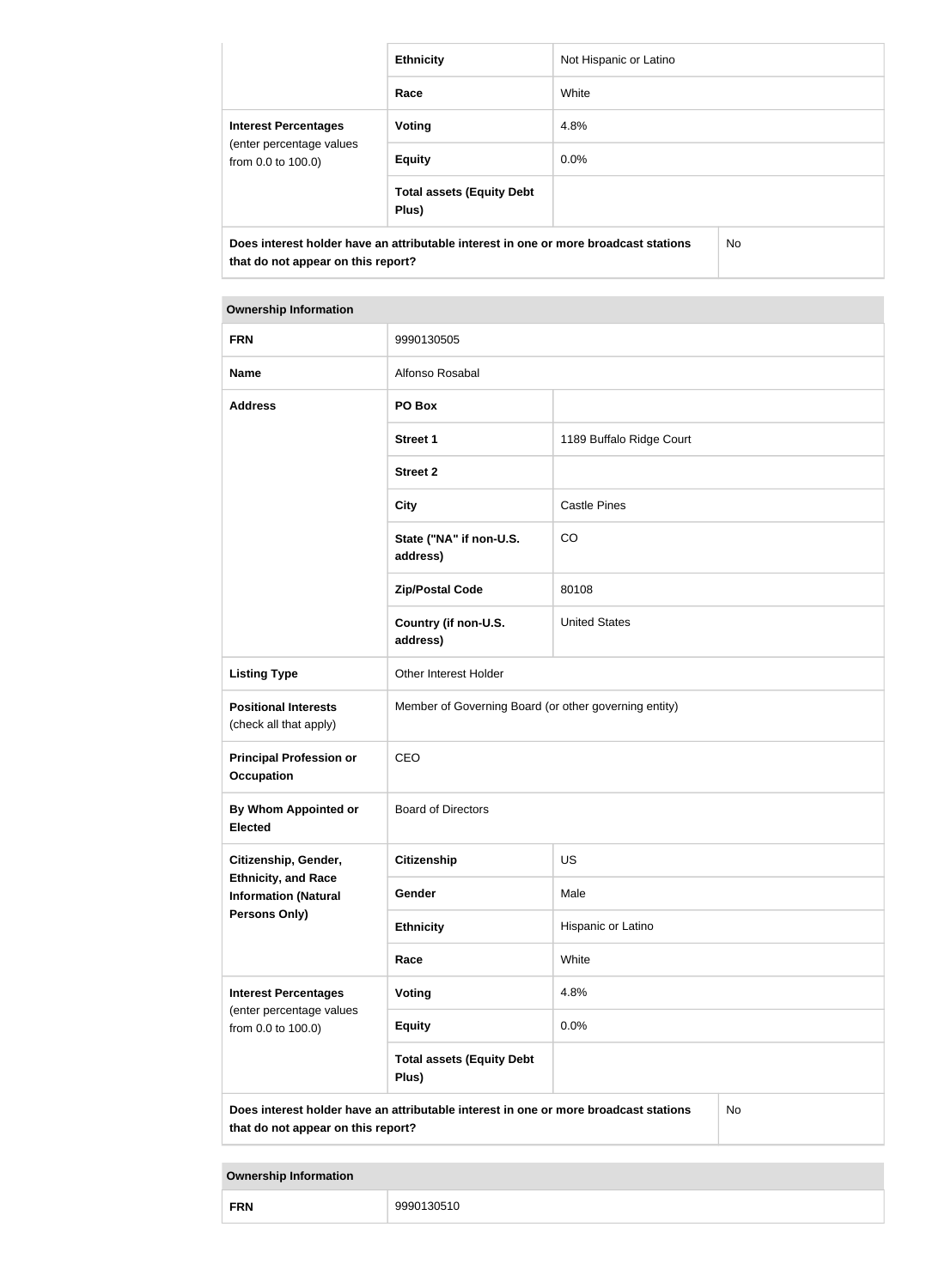| <b>Name</b>                                                                                                                      | Jesus Salazar                             |                                                                |  |  |
|----------------------------------------------------------------------------------------------------------------------------------|-------------------------------------------|----------------------------------------------------------------|--|--|
| <b>Address</b>                                                                                                                   | PO Box                                    |                                                                |  |  |
|                                                                                                                                  | <b>Street 1</b>                           | 456 Humboldt Street                                            |  |  |
|                                                                                                                                  | <b>Street 2</b>                           |                                                                |  |  |
|                                                                                                                                  | <b>City</b>                               | Denver                                                         |  |  |
|                                                                                                                                  | State ("NA" if non-U.S.<br>address)       | CO                                                             |  |  |
|                                                                                                                                  | <b>Zip/Postal Code</b>                    | 80218                                                          |  |  |
|                                                                                                                                  | Country (if non-U.S.<br>address)          | <b>United States</b>                                           |  |  |
| <b>Listing Type</b>                                                                                                              | Other Interest Holder                     |                                                                |  |  |
| <b>Positional Interests</b><br>(check all that apply)                                                                            |                                           | Officer, Member of Governing Board (or other governing entity) |  |  |
| <b>Principal Profession or</b><br><b>Occupation</b>                                                                              | Consultant                                |                                                                |  |  |
| <b>By Whom Appointed or</b><br><b>Elected</b>                                                                                    | <b>Board of Directors</b>                 |                                                                |  |  |
| Citizenship, Gender,                                                                                                             | <b>Citizenship</b>                        | US                                                             |  |  |
| <b>Ethnicity, and Race</b><br><b>Information (Natural</b><br><b>Persons Only)</b>                                                | Gender                                    | Male                                                           |  |  |
|                                                                                                                                  | <b>Ethnicity</b>                          | Hispanic or Latino                                             |  |  |
|                                                                                                                                  | Race                                      | White                                                          |  |  |
| <b>Interest Percentages</b><br>(enter percentage values                                                                          | <b>Voting</b>                             | 4.8%                                                           |  |  |
| from 0.0 to 100.0)                                                                                                               | <b>Equity</b>                             | 0.0%                                                           |  |  |
|                                                                                                                                  | <b>Total assets (Equity Debt</b><br>Plus) |                                                                |  |  |
| Does interest holder have an attributable interest in one or more broadcast stations<br>No<br>that do not appear on this report? |                                           |                                                                |  |  |

| <b>Ownership Information</b> |                                     |                       |
|------------------------------|-------------------------------------|-----------------------|
| <b>FRN</b>                   | 9990130515                          |                       |
| <b>Name</b>                  | Jay Seaton                          |                       |
| <b>Address</b>               | PO Box                              |                       |
|                              | <b>Street 1</b>                     | 337 Dakota Circle     |
|                              | <b>Street 2</b>                     |                       |
|                              | <b>City</b>                         | <b>Grand Junction</b> |
|                              | State ("NA" if non-U.S.<br>address) | CO                    |
|                              | <b>Zip/Postal Code</b>              | 81507                 |
|                              | Country (if non-U.S.<br>address)    | <b>United States</b>  |
| <b>Listing Type</b>          | Other Interest Holder               |                       |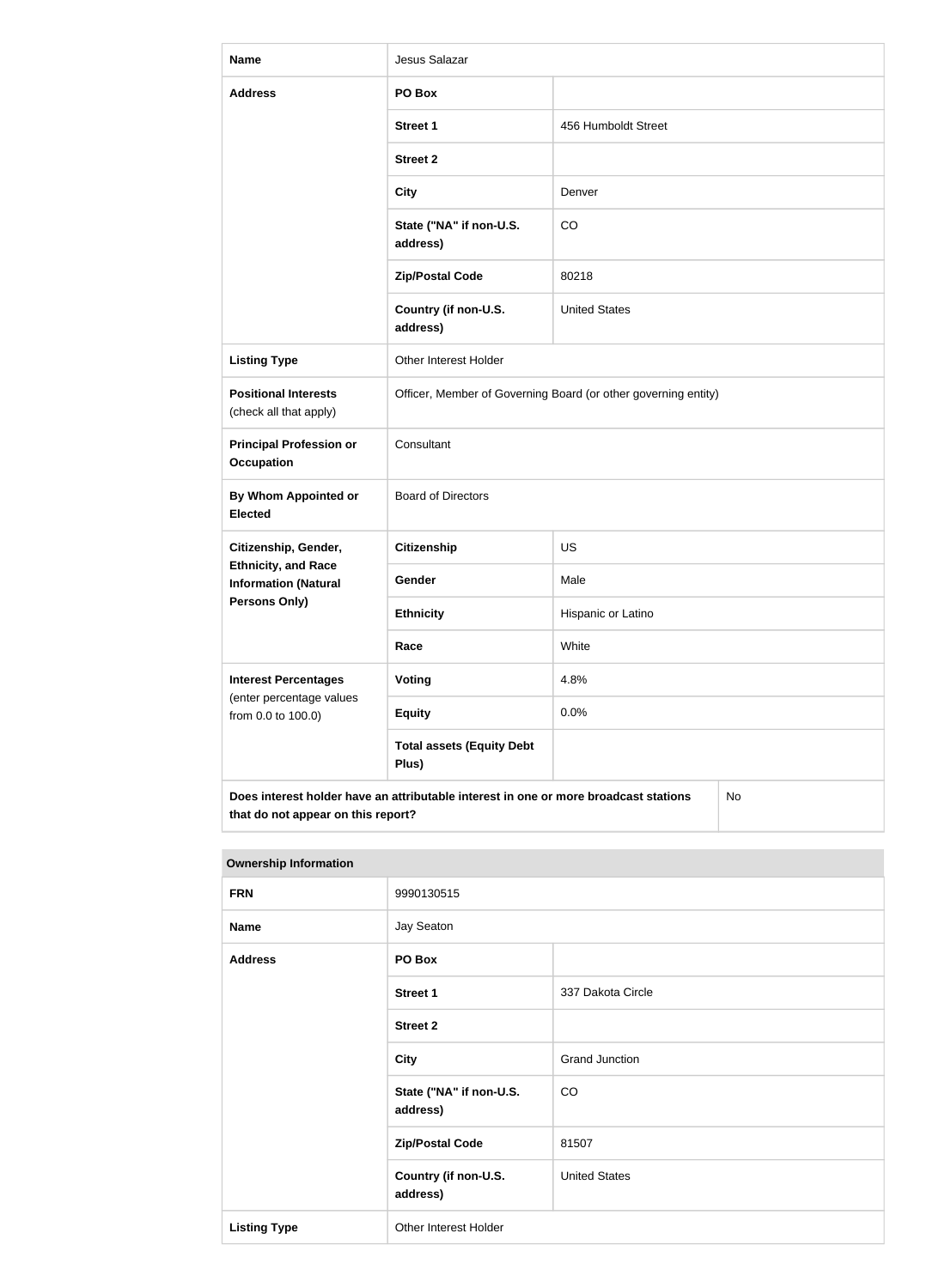| <b>Positional Interests</b><br>(check all that apply)                                              | Member of Governing Board (or other governing entity) |                        |  |
|----------------------------------------------------------------------------------------------------|-------------------------------------------------------|------------------------|--|
| <b>Principal Profession or</b><br><b>Occupation</b>                                                | Publisher                                             |                        |  |
| By Whom Appointed or<br><b>Elected</b>                                                             | <b>Board of Directors</b>                             |                        |  |
| Citizenship, Gender,<br><b>Ethnicity, and Race</b><br><b>Information (Natural</b><br>Persons Only) | <b>Citizenship</b>                                    | <b>US</b>              |  |
|                                                                                                    | Gender                                                | Male                   |  |
|                                                                                                    | <b>Ethnicity</b>                                      | Not Hispanic or Latino |  |
|                                                                                                    | Race                                                  | White                  |  |
| <b>Interest Percentages</b><br>(enter percentage values<br>from 0.0 to 100.0)                      | <b>Voting</b>                                         | 4.8%                   |  |
|                                                                                                    | <b>Equity</b>                                         | 0.0%                   |  |
|                                                                                                    | <b>Total assets (Equity Debt</b><br>Plus)             |                        |  |
| Does interest holder have an attributable interest in one or more broadcast stations<br>No.        |                                                       |                        |  |

**Does interest holder have an attributable interest in one or more broadcast stations that do not appear on this report?**

| <b>FRN</b>                                                                                                | 9990130518                                            |                        |
|-----------------------------------------------------------------------------------------------------------|-------------------------------------------------------|------------------------|
| <b>Name</b>                                                                                               | Allan Singer                                          |                        |
| <b>Address</b>                                                                                            | PO Box                                                |                        |
|                                                                                                           | Street 1                                              | 1051 S. Ogden Street   |
|                                                                                                           | <b>Street 2</b>                                       |                        |
|                                                                                                           | <b>City</b>                                           | Denver                 |
|                                                                                                           | State ("NA" if non-U.S.<br>address)                   | CO                     |
|                                                                                                           | <b>Zip/Postal Code</b>                                | 80209                  |
|                                                                                                           | Country (if non-U.S.<br>address)                      | <b>United States</b>   |
| <b>Listing Type</b>                                                                                       | Other Interest Holder                                 |                        |
| <b>Positional Interests</b><br>(check all that apply)                                                     | Member of Governing Board (or other governing entity) |                        |
| <b>Principal Profession or</b><br><b>Occupation</b>                                                       | Retired                                               |                        |
| By Whom Appointed or<br><b>Elected</b>                                                                    | <b>Board of Directors</b>                             |                        |
| Citizenship, Gender,<br><b>Ethnicity, and Race</b><br><b>Information (Natural</b><br><b>Persons Only)</b> | <b>Citizenship</b>                                    | US                     |
|                                                                                                           | Gender                                                | Male                   |
|                                                                                                           | <b>Ethnicity</b>                                      | Not Hispanic or Latino |
|                                                                                                           | Race                                                  | White                  |
| <b>Interest Percentages</b>                                                                               | Voting                                                | 4.8%                   |
| (enter percentage values                                                                                  |                                                       |                        |